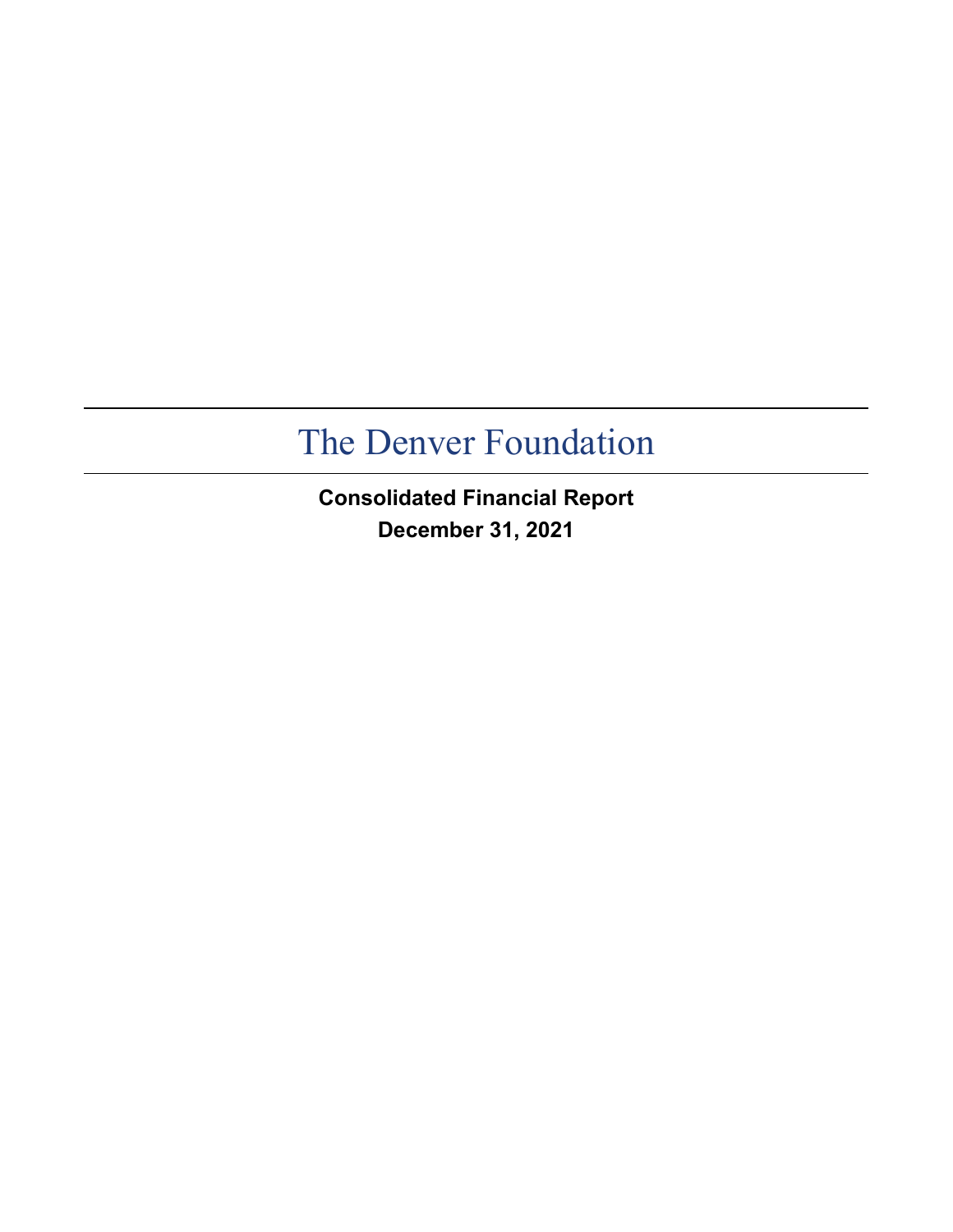## **Contents**

| <b>Independent Auditor's Report</b>               | $1 - 2$ |
|---------------------------------------------------|---------|
| <b>Consolidated Financial Statements</b>          |         |
| <b>Statement of Financial Position</b>            | 3       |
| Statement of Activities and Changes in Net Assets | 4       |
| <b>Statement of Functional Expenses</b>           | 5       |
| <b>Statement of Cash Flows</b>                    | 6       |
| Notes to Consolidated Financial Statements        | 7-19    |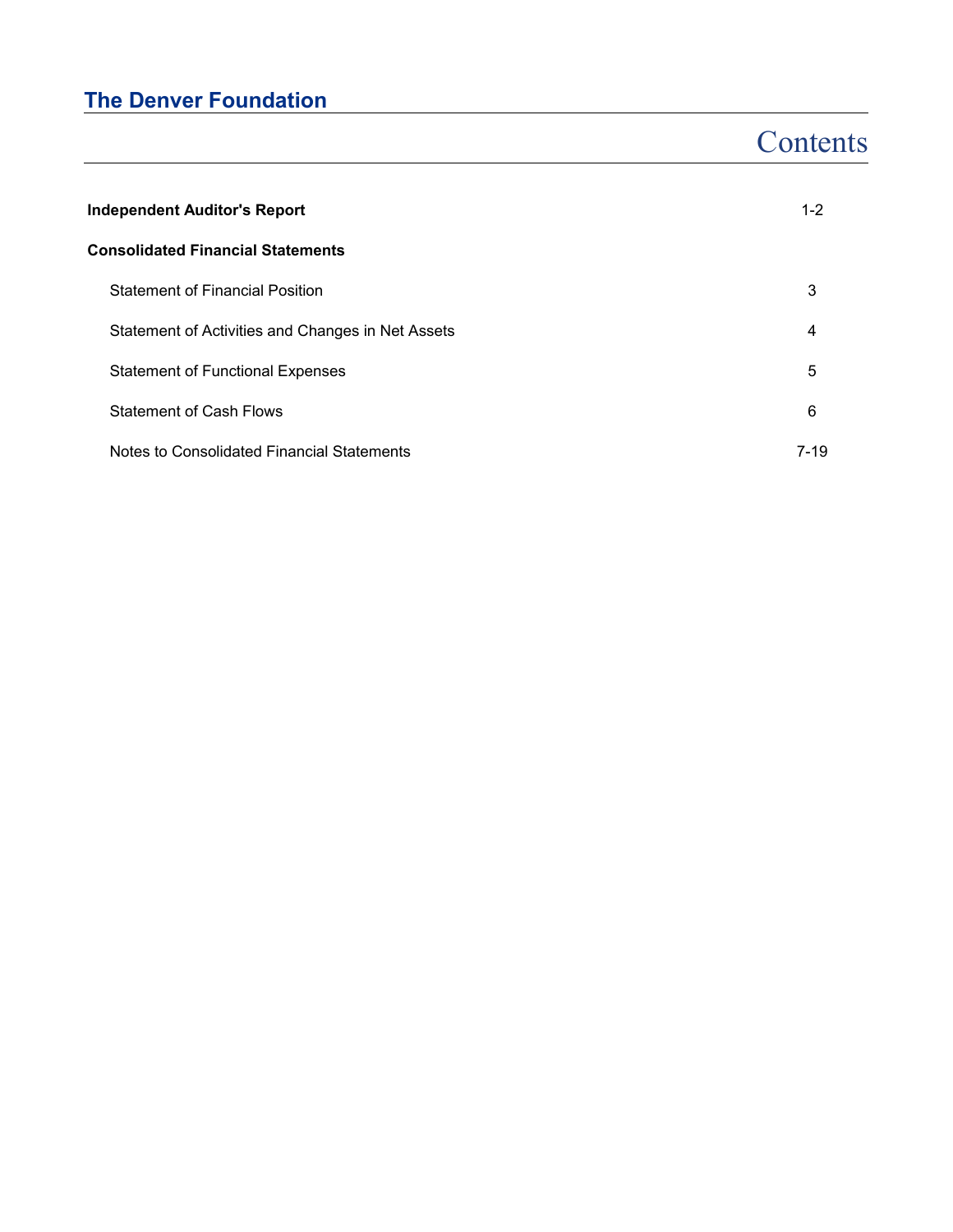

**Plante & Moran, PLLC** Suite 600 8181 E. Tufts Avenue Denver, CO 80237 Tel: 303.740.9400 Fax: 303.740.9009 plantemoran.com

#### **Independent Auditor's Report**

To the Board of Trustees The Denver Foundation

#### *Opinion*

We have audited the consolidated financial statements of The Denver Foundation and its subsidiaries (the "Foundation"), which comprise the consolidated statement of financial position as of December 31, 2021 and the related consolidated statements of activities and changes in net assets, functional expenses, and cash flows for the year then ended, and the related notes to the consolidated financial statements.

In our opinion, the accompanying consolidated financial statements present fairly, in all material respects, the financial position of the Foundation as of December 31, 2021 and the changes in its net assets and its cash flows for the year then ended in accordance with accounting principles generally accepted in the United States of America.

#### *Basis for Opinion*

We conducted our audit in accordance with auditing standards generally accepted in the United States of America (GAAS). Our responsibilities under those standards are further described in the *Auditor's Responsibilities for the Audit of the Consolidated Financial Statements* section of our report. We are required to be independent of the Foundation and to meet our ethical responsibilities in accordance with the relevant ethical requirements relating to our audit. We believe that the audit evidence we have obtained is sufficient and appropriate to provide a basis for our audit opinion.

#### *Responsibilities of Management for the Consolidated Financial Statements*

Management is responsible for the preparation and fair presentation of the consolidated financial statements in accordance with accounting principles generally accepted in the United States of America and for the design, implementation, and maintenance of internal control relevant to the preparation and fair presentation of consolidated financial statements that are free from material misstatement, whether due to fraud or error.

In preparing the consolidated financial statements, management is required to evaluate whether there are conditions or events, considered in the aggregate, that raise substantial doubt about the Foundation's ability to continue as a going concern within one year after the date that the consolidated financial statements are issued or available to be issued.

#### *Auditor's Responsibilities for the Audit of the Consolidated Financial Statements*

Our objectives are to obtain reasonable assurance about whether the consolidated financial statements as a whole are free from material misstatement, whether due to fraud or error, and to issue an auditor's report that includes our opinion. Reasonable assurance is a high level of assurance but is not absolute assurance and, therefore, is not a guarantee that an audit conducted in accordance with GAAS will always detect a material misstatement when it exists. The risk of not detecting a material misstatement resulting from fraud is higher than for one resulting from error, as fraud may involve collusion, forgery, intentional omissions, misrepresentations, or the override of internal control. Misstatements are considered material if there is a substantial likelihood that, individually or in the aggregate, they would influence the judgment made by a reasonable user based on the consolidated financial statements.

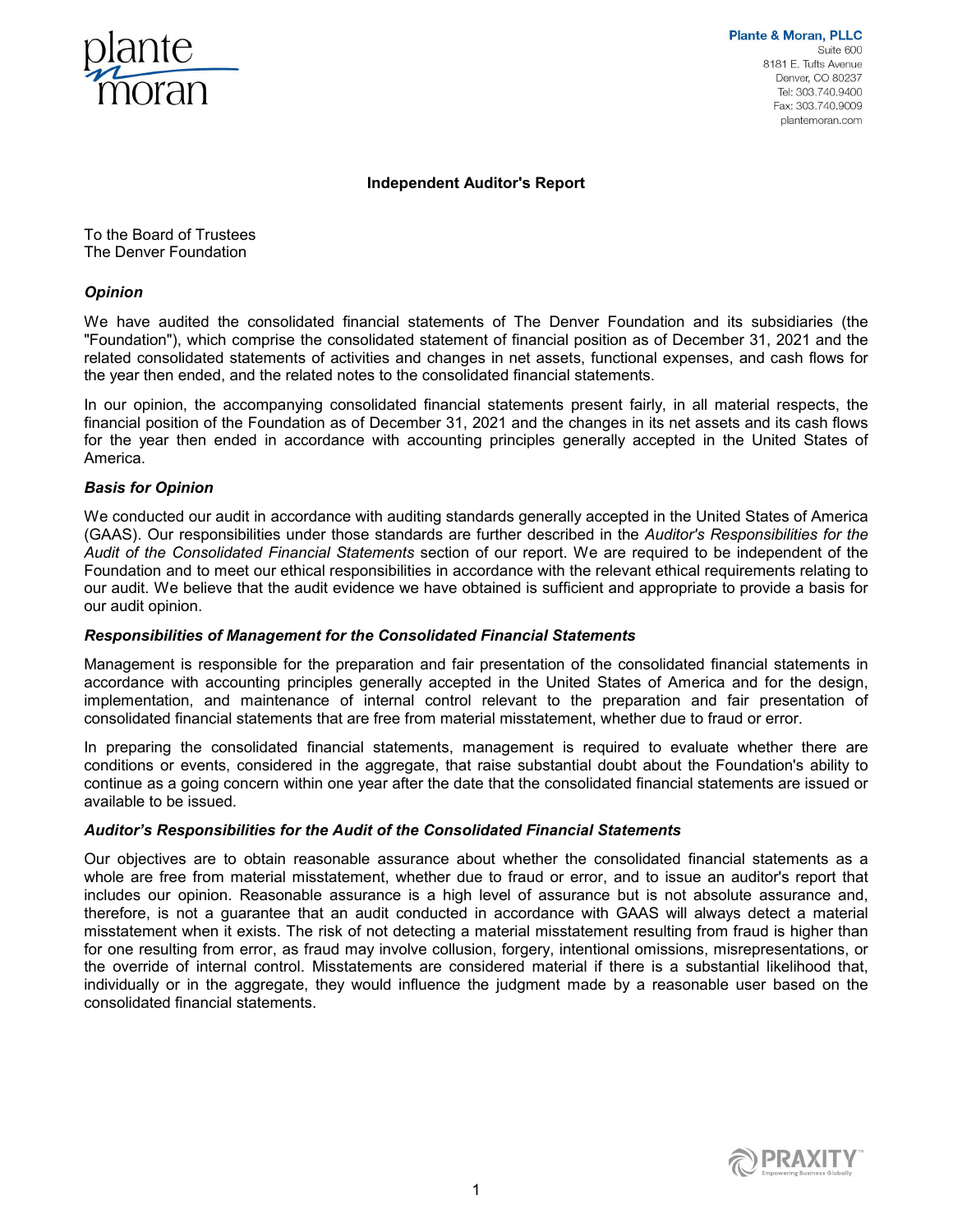To the Board of Trustees The Denver Foundation

In performing an audit in accordance with GAAS, we:

- Exercise professional judgment and maintain professional skepticism throughout the audit.
- Identify and assess the risks of material misstatement of the consolidated financial statements, whether due to fraud or error, and design and perform audit procedures responsive to those risks. Such procedures include examining, on a test basis, evidence regarding the amounts and disclosures in the consolidated financial statements.
- Obtain an understanding of internal control relevant to the audit in order to design audit procedures that are appropriate in the circumstances but not for the purpose of expressing an opinion on the effectiveness of the Foundation's internal control. Accordingly, no such opinion is expressed.
- Evaluate the appropriateness of accounting policies used and the reasonableness of significant accounting estimates made by management, as well as evaluate the overall presentation of the consolidated financial statements.
- Conclude whether, in our judgment, there are conditions or events, considered in the aggregate, that raise substantial doubt about the Foundation's ability to continue as a going concern for a reasonable period of time.

We are required to communicate with those charged with governance regarding, among other matters, the planned scope and timing of the audit, significant audit findings, and certain internal control-related matters that we identified during the audit.

#### **Report on Summarized Comparative Information**

We have previously audited the Foundation's 2020 consolidated financial statements, and we expressed an unmodified audit opinion on those audited consolidated financial statements in our report dated May 26, 2021. In our opinion, the summarized comparative information presented herein as of and for the year ended December 31, 2020 is consistent, in all material respects, with the audited consolidated financial statements from which it has been derived.

Plante & Moran, PLLC

June 7, 2022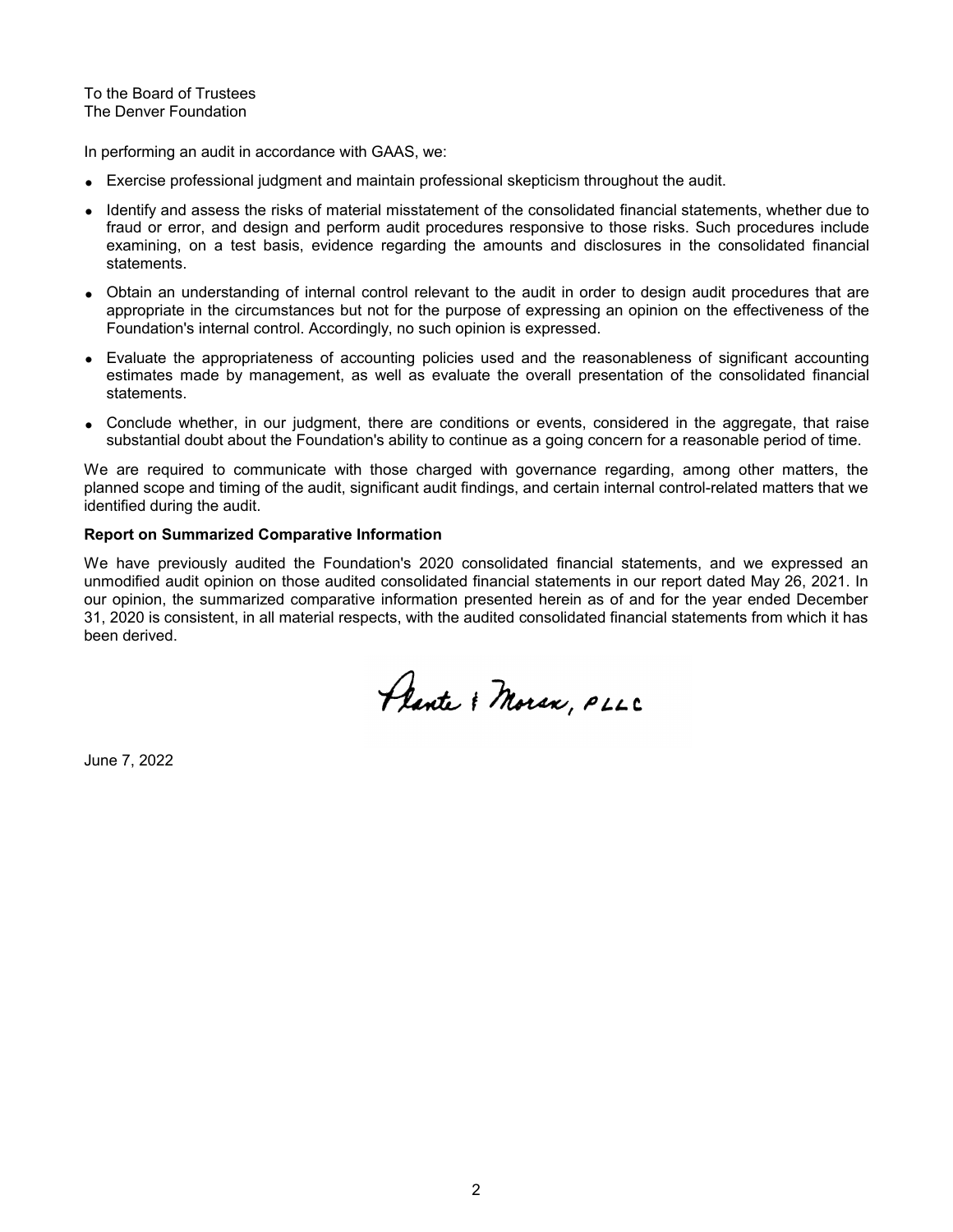## Consolidated Statement of Financial Position

## **December 31, 2021 (with summarized comparative totals for December 31, 2020)**

|                                                                     | 2021               | 2020        |
|---------------------------------------------------------------------|--------------------|-------------|
| <b>Assets</b>                                                       |                    |             |
| Cash and cash equivalents                                           | \$<br>5,694,557 \$ | 17,528,450  |
| Program-related investments (Note 4)                                | 22,742,930         | 140,682,494 |
| Investments - At fair value (Notes 5 and 6)                         | 1,090,266,347      | 826,339,322 |
| Investments - Held in cash equivalents (Note 5)                     | 74,149,095         | 72,217,000  |
| Investments - Other (Note 5)                                        | 1,775,352          | 13,094,777  |
| Contribution receivables                                            | 180,000            |             |
| Assets held in charitable lead annuity trusts (Notes 5, 6 and 7)    | 1,094,483          | 998,556     |
| Assets held in charitable remainder trusts and charitable gift      |                    |             |
| annuities (Notes 5, 6 and 7)                                        | 2,116,196          | 1,990,540   |
| Beneficial interests in charitable remainder trusts (Notes 6 and 7) | 2,473,306          | 2,305,536   |
| Beneficial interests in charitable lead trusts (Notes 6 and 7)      | 334,694            | 490,185     |
| Beneficial interests in perpetual trusts (Notes 6 and 7)            | 5,927,994          | 5,468,389   |
| Funds held as agency endowments (Notes 5, 6 and 11)                 | 107,608,681        | 68,595,052  |
| Funds held in trusts for others (Notes 5, 6 and 11)                 | 1,879,597          | 1,820,383   |
| Other assets                                                        | 3,188,730          | 4,122,654   |
| Property and equipment - Net (Note 8)                               | 8,880,480          | 9,225,877   |
| <b>Total assets</b>                                                 |                    |             |
| <b>Liabilities and Net Assets</b>                                   |                    |             |
| <b>Liabilities</b>                                                  |                    |             |
| Accounts payable                                                    | \$<br>905,837 \$   | 1,513,865   |
| Grants payable (Note 10)                                            | 13,637,726         | 14,764,426  |
| Liability under trust and annuity agreements (Note 7)               | 1,552,598          | 1,470,963   |
| Funds held as agency endowments (Note 11)                           | 107,608,681        | 68,595,052  |
| Funds held in trust for others (Note 11)                            | 1,879,597          | 1,820,383   |
| Other liabilities                                                   | 1,868,147          | 6,787,091   |
| Notes payable                                                       | 5,411,790          | 86,461,082  |
| <b>Total liabilities</b>                                            | 132,864,376        | 181,412,862 |
| Net Assets (Note 12)                                                |                    |             |
| Without donor restrictions                                          | 1,184,873,991      | 973,284,110 |
| With donor restrictions                                             | 10,574,075         | 10,182,243  |
| Total net assets                                                    | 1,195,448,066      | 983,466,353 |
| Total liabilities and net assets                                    |                    |             |
|                                                                     |                    |             |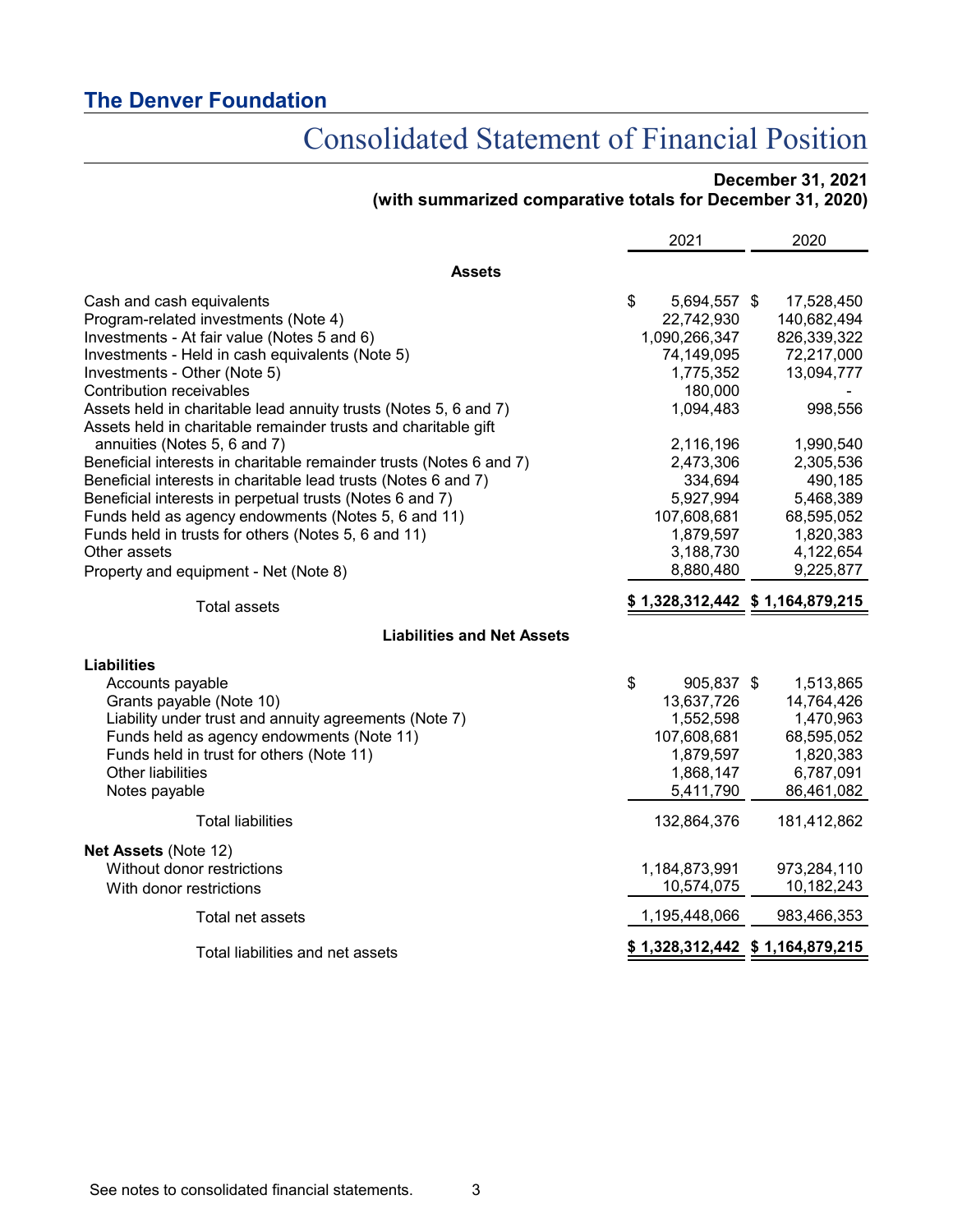## Consolidated Statement of Activities and Changes in Net Assets

## **Year Ended December 31, 2021**

## **(with summarized comparative totals for the year ended December 31, 2020)**

|                                                           |                                             |                                          | 2020                     |             |
|-----------------------------------------------------------|---------------------------------------------|------------------------------------------|--------------------------|-------------|
|                                                           | <b>Without Donor</b><br><b>Restrictions</b> | <b>With Donor</b><br><b>Restrictions</b> | Total                    | Total       |
| Revenue, Gains, and Other Support                         |                                             |                                          |                          |             |
| Contributions                                             | 266,900,164 \$<br>\$                        | 180,000 \$                               | 267,080,164 \$           | 190,830,681 |
| Government contracts and grants                           |                                             |                                          |                          | 2,434,053   |
| Investment management fees paid to third parties          | (7, 781, 158)                               |                                          | (7,781,158)              | (5,737,363) |
| Net realized and unrealized gain on investments           | 116,540,472                                 |                                          | 116,540,472              | 78,239,676  |
| Interest and dividend income                              | 13,638,288                                  |                                          | 13,638,288               | 8,770,713   |
| Change in the value of charitable trusts                  |                                             | 784,482                                  | 784,482                  | 560,067     |
| Other investment loss                                     | (57,010)                                    |                                          | (57,010)                 | (715, 813)  |
| Other income                                              | 10,865,968                                  |                                          | 10,865,968               | 16,520,923  |
| Investment income from perpetual trusts                   | 211,802                                     |                                          | 211,802                  | 236,563     |
| Net assets released from restrictions                     | 572,650                                     | (572, 650)                               |                          |             |
| Total revenue, gains, and other support                   | 400,891,176                                 | 391,832                                  | 401,283,008              | 291,139,500 |
| <b>Expenses</b>                                           |                                             |                                          |                          |             |
| Program services:                                         |                                             |                                          |                          |             |
| Grants                                                    | 103,951,726                                 |                                          | 103,951,726              | 111,328,840 |
| Other program expenses                                    | 2,863,521                                   |                                          | 2,863,521                | 3,690,989   |
| Special projects and programs                             | 7,633,448                                   |                                          | 7,633,448                | 25,159,323  |
| Total program services                                    | 114,448,695                                 |                                          | 114,448,695              | 140,179,152 |
| Support services:                                         |                                             |                                          |                          |             |
| Management and general                                    | 3,388,331                                   |                                          | 3,388,331                | 3,177,321   |
| Development                                               | 2,134,964                                   |                                          | 2,134,964                | 1,852,514   |
| Total support services                                    | 5,523,295                                   |                                          | 5,523,295                | 5,029,835   |
| Total expenses                                            | 119,971,990                                 |                                          | 119,971,990              | 145,208,987 |
| Change in Net Assets - Before nonoperating loss           | 280,919,186                                 | 391,832                                  | 281,311,018              | 145,930,513 |
| Nonoperating Loss - Loss on deconsolidation of subsidiary | (69, 329, 305)                              |                                          | (69, 329, 305)           |             |
| <b>Change in Net Assets</b>                               | 211,589,881                                 | 391,832                                  | 211,981,713              | 145,930,513 |
| Net Assets - Beginning of year                            | 973,284,110                                 | 10,182,243                               | 983,466,353              | 837,535,840 |
| Net Assets - End of year                                  | 1,184,873,991 \$                            | 10,574,075                               | 1,195,448,066 \$<br>- 56 | 983,466,353 |

See notes to consolidated financial statements. 4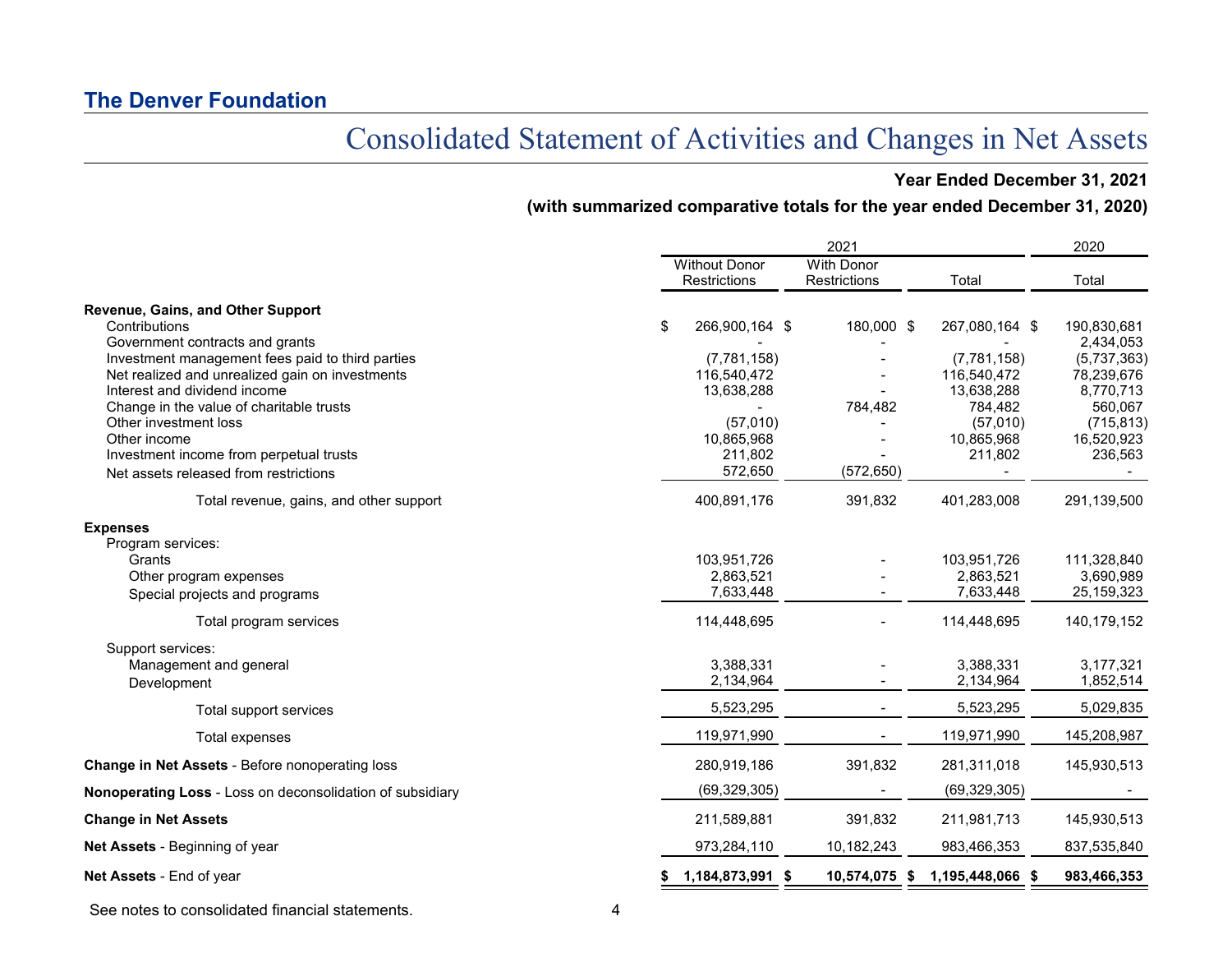## Consolidated Statement of Functional Expenses

## **Year Ended December 31, 2021**

## **(with summarized comparative totals for the year ended December 31, 2020)**

|                                    |                                | <b>Program Services</b> |                         | <b>Support Services</b>   |                      |                               | Total                     |                        |  |  |
|------------------------------------|--------------------------------|-------------------------|-------------------------|---------------------------|----------------------|-------------------------------|---------------------------|------------------------|--|--|
|                                    | Grants and<br>Other<br>Program | Special<br>Projects     | Total                   | Management<br>And General | Development          | Total                         | 2021                      | 2020                   |  |  |
| <b>Salaries</b><br><b>Benefits</b> | 1,239,482 \$<br>S<br>486,120   | 712,203 \$<br>279,324   | 1,951,685 \$<br>765,444 | 979,107 \$<br>384,001     | 1,078,660<br>423,046 | 2,057,767 \$<br>\$<br>807,047 | 4,009,452 \$<br>1,572,491 | 4,175,383<br>1,578,685 |  |  |
| Total salaries and                 |                                |                         |                         |                           |                      |                               |                           |                        |  |  |
| benefits                           | 1,725,602                      | 991,527                 | 2,717,129               | 1,363,108                 | 1,501,706            | 2,864,814                     | 5,581,943                 | 5,754,068              |  |  |
| Grants                             | 103,951,726                    |                         | 103,951,726             |                           |                      |                               | 103,951,726               | 111,328,840            |  |  |
| Professional fees                  | 211,904                        | 563,957                 | 775,861                 | 552,940                   | 164,017              | 716,957                       | 1,492,818                 | 2,001,602              |  |  |
| Rent and parking                   | 17,889                         | 8,921                   | 26,810                  | 11,715                    | 13,846               | 25,561                        | 52,371                    | 411,419                |  |  |
| Office expenses                    | 112,646                        | 71,559                  | 184,205                 | 433,980                   | 87,190               | 521,170                       | 705,375                   | 432,803                |  |  |
| Local meetings and travel          | 15,033                         | 19,040                  | 34,073                  | 16,087                    | 11,636               | 27,723                        | 61,796                    | 143,862                |  |  |
| Technology and equipment           | 138,453                        | 69,049                  | 207,502                 | 90,666                    | 107,164              | 197,830                       | 405,332                   | 368,393                |  |  |
| Property maintenance               | 307,726                        | 153,468                 | 461,194                 | 201,515                   | 238,183              | 439,698                       | 900,892                   | 358,442                |  |  |
| Out-of-town travel                 | 680                            | 34,907                  | 35,587                  | 24,798                    | 526                  | 25,324                        | 60,911                    | 17,862                 |  |  |
| Corporate insurance and taxes      |                                |                         |                         | 96,678                    |                      | 96,678                        | 96,678                    | 63,538                 |  |  |
| Professional development           | 13,819                         | 6,892                   | 20,711                  | 9,049                     | 10,696               | 19,745                        | 40,456                    | 30,803                 |  |  |
| Discount on notes receivable       | 109,787                        |                         | 109,787                 |                           |                      |                               | 109,787                   | 70,791                 |  |  |
| Supporting organizations           | 209,982                        | 5,714,128               | 5,924,110               | 587,795                   |                      | 587,795                       | 6,511,905                 | 24,223,564             |  |  |
| <b>Total functional</b>            |                                |                         |                         |                           |                      |                               |                           |                        |  |  |
| expenses                           | \$106,815,247                  | 7,633,448<br>S          | \$114,448,695           | 3,388,331<br>- 56         | 2,134,964<br>ъ.      | 5,523,295<br>- \$             | \$119,971,990             | \$145,205,987          |  |  |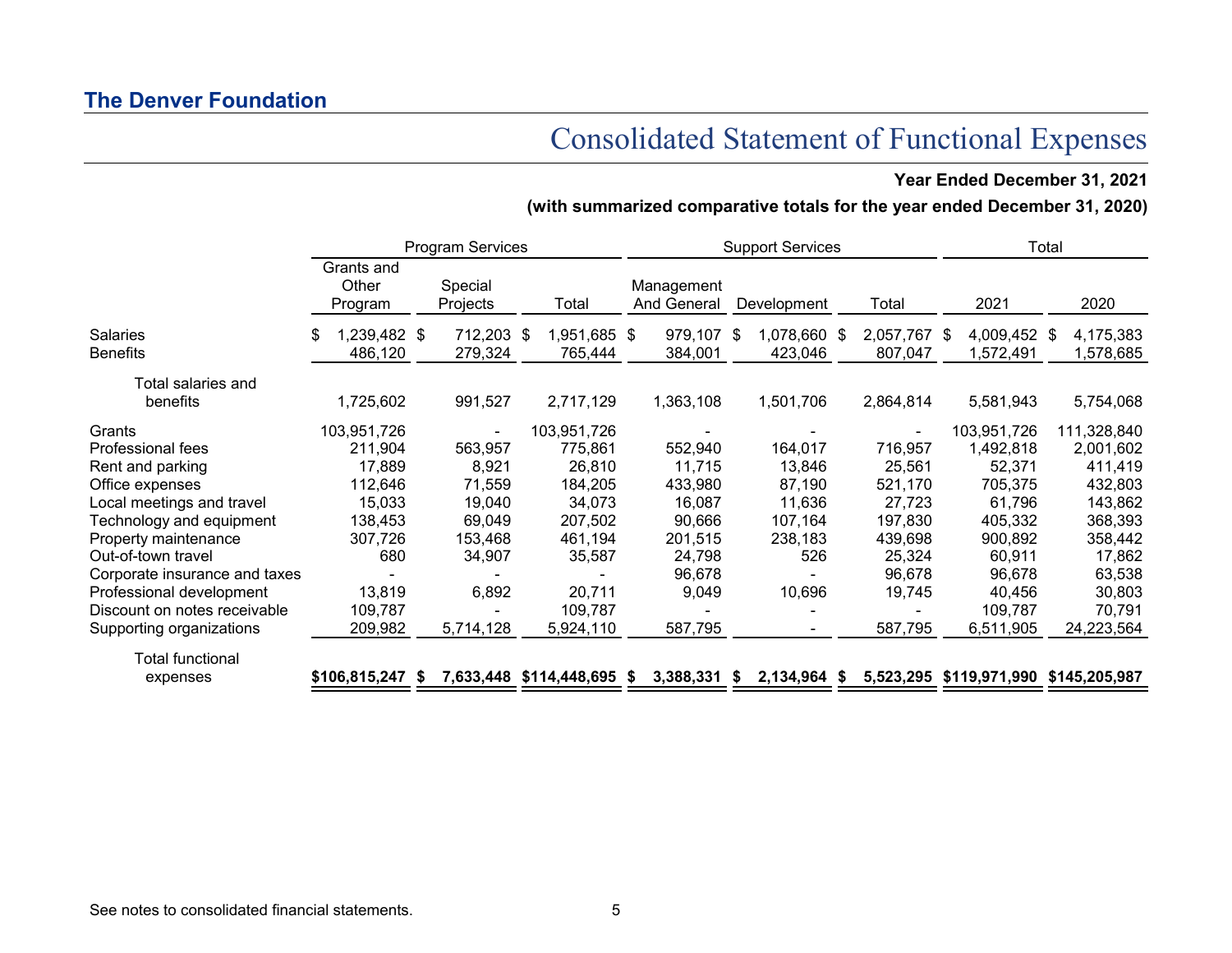## Consolidated Statement of Cash Flows

### **Year Ended December 31, 2021 (with summarized comparative totals for the year ended December 31, 2020)**

| <b>Cash Flows from Operating Activities</b><br>Increase in net assets<br>211,981,713 \$<br>\$<br>145,930,513<br>Adjustments to reconcile increase in net assets to net cash and cash equivalents<br>from operating activities:<br>Depreciation and amortization<br>339,484<br>3,310,571<br>Change in value of charitable trust arrangements<br>(110, 644)<br>64,613<br>Change in value of perpetual trust agreements<br>(459, 605)<br>(305,006)<br>Distributions from lead trusts<br>326,814<br>323,888<br>Net realized and unrealized gain on investments<br>(116, 540, 472)<br>(78, 239, 676)<br>Reinvested interest and dividend income<br>(13,638,288)<br>(8,770,713)<br>299,810<br>4,200<br>Loss on the sale of property and equipment<br>Deconsolidation of previously controlled subsidiary - Net of the impact on cash<br>balances<br>54,990,055<br>Changes in operating assets and liabilities that (used) provided cash and cash<br>equivalents:<br>Contributions receivable<br>(180,000)<br>Other assets<br>(1,937,790)<br>(1,546,908)<br>890,088<br>Accounts payable<br>(396, 075)<br>Grants payable<br>(4,089,981)<br>(1, 126, 700)<br>Other liabilities<br>372,417<br>2,476,617<br>133,920,719<br>Net cash and cash equivalents provided by operating activities<br>60,048,206<br><b>Cash Flows from Investing Activities</b><br>Purchase of investments<br>(665, 940, 555)<br>(642, 417, 401)<br>Proceeds from sale of investments<br>522,931,134<br>586,016,022<br>Proceeds from sale of property and equipment<br>3,250<br>Purchase of property and equipment<br>(352,090)<br>(3,872,977)<br>14,620,483<br>Proceeds from sale of charitable-use properties<br>Additions to charitable-use properties/program-related investments<br>(13, 872, 255)<br>(1,968,095)<br>Payments received on program-related loans receivable<br>879,199<br>366,366<br>(144, 963, 240)<br>Net cash and cash equivalents used in investing activities<br>(58, 643, 679)<br><b>Cash Flows from Financing Activities</b><br>Payments on notes and bonds payable<br>(422, 975)<br>(19, 543, 522)<br>Proceeds from notes and bonds payable<br>10,039,211<br>Payments on trust and annuity obligations<br>(368, 397)<br>(972, 404)<br>Net cash and cash equivalents used in financing activities<br>(10, 476, 715)<br>(791,372)<br>(11, 833, 893)<br>Net Decrease in Cash and Cash Equivalents<br>(9,072,188)<br>17,528,450<br>26,600,638<br>Cash and Cash Equivalents - Beginning of year<br>Cash and Cash Equivalents - End of year<br>5,694,557 \$<br>17,528,450<br><b>Significant Noncash Transactions</b><br>Financing the purchase of charitable-use properties/program-related investments<br>through notes and bonds payable<br>\$<br>23,242,283<br>\$ |  | 2021 | 2020 |
|--------------------------------------------------------------------------------------------------------------------------------------------------------------------------------------------------------------------------------------------------------------------------------------------------------------------------------------------------------------------------------------------------------------------------------------------------------------------------------------------------------------------------------------------------------------------------------------------------------------------------------------------------------------------------------------------------------------------------------------------------------------------------------------------------------------------------------------------------------------------------------------------------------------------------------------------------------------------------------------------------------------------------------------------------------------------------------------------------------------------------------------------------------------------------------------------------------------------------------------------------------------------------------------------------------------------------------------------------------------------------------------------------------------------------------------------------------------------------------------------------------------------------------------------------------------------------------------------------------------------------------------------------------------------------------------------------------------------------------------------------------------------------------------------------------------------------------------------------------------------------------------------------------------------------------------------------------------------------------------------------------------------------------------------------------------------------------------------------------------------------------------------------------------------------------------------------------------------------------------------------------------------------------------------------------------------------------------------------------------------------------------------------------------------------------------------------------------------------------------------------------------------------------------------------------------------------------------------------------------------------------------------------------------------------------------------------------------------------------------------------------|--|------|------|
|                                                                                                                                                                                                                                                                                                                                                                                                                                                                                                                                                                                                                                                                                                                                                                                                                                                                                                                                                                                                                                                                                                                                                                                                                                                                                                                                                                                                                                                                                                                                                                                                                                                                                                                                                                                                                                                                                                                                                                                                                                                                                                                                                                                                                                                                                                                                                                                                                                                                                                                                                                                                                                                                                                                                                        |  |      |      |
|                                                                                                                                                                                                                                                                                                                                                                                                                                                                                                                                                                                                                                                                                                                                                                                                                                                                                                                                                                                                                                                                                                                                                                                                                                                                                                                                                                                                                                                                                                                                                                                                                                                                                                                                                                                                                                                                                                                                                                                                                                                                                                                                                                                                                                                                                                                                                                                                                                                                                                                                                                                                                                                                                                                                                        |  |      |      |
|                                                                                                                                                                                                                                                                                                                                                                                                                                                                                                                                                                                                                                                                                                                                                                                                                                                                                                                                                                                                                                                                                                                                                                                                                                                                                                                                                                                                                                                                                                                                                                                                                                                                                                                                                                                                                                                                                                                                                                                                                                                                                                                                                                                                                                                                                                                                                                                                                                                                                                                                                                                                                                                                                                                                                        |  |      |      |
|                                                                                                                                                                                                                                                                                                                                                                                                                                                                                                                                                                                                                                                                                                                                                                                                                                                                                                                                                                                                                                                                                                                                                                                                                                                                                                                                                                                                                                                                                                                                                                                                                                                                                                                                                                                                                                                                                                                                                                                                                                                                                                                                                                                                                                                                                                                                                                                                                                                                                                                                                                                                                                                                                                                                                        |  |      |      |
|                                                                                                                                                                                                                                                                                                                                                                                                                                                                                                                                                                                                                                                                                                                                                                                                                                                                                                                                                                                                                                                                                                                                                                                                                                                                                                                                                                                                                                                                                                                                                                                                                                                                                                                                                                                                                                                                                                                                                                                                                                                                                                                                                                                                                                                                                                                                                                                                                                                                                                                                                                                                                                                                                                                                                        |  |      |      |
|                                                                                                                                                                                                                                                                                                                                                                                                                                                                                                                                                                                                                                                                                                                                                                                                                                                                                                                                                                                                                                                                                                                                                                                                                                                                                                                                                                                                                                                                                                                                                                                                                                                                                                                                                                                                                                                                                                                                                                                                                                                                                                                                                                                                                                                                                                                                                                                                                                                                                                                                                                                                                                                                                                                                                        |  |      |      |
|                                                                                                                                                                                                                                                                                                                                                                                                                                                                                                                                                                                                                                                                                                                                                                                                                                                                                                                                                                                                                                                                                                                                                                                                                                                                                                                                                                                                                                                                                                                                                                                                                                                                                                                                                                                                                                                                                                                                                                                                                                                                                                                                                                                                                                                                                                                                                                                                                                                                                                                                                                                                                                                                                                                                                        |  |      |      |
|                                                                                                                                                                                                                                                                                                                                                                                                                                                                                                                                                                                                                                                                                                                                                                                                                                                                                                                                                                                                                                                                                                                                                                                                                                                                                                                                                                                                                                                                                                                                                                                                                                                                                                                                                                                                                                                                                                                                                                                                                                                                                                                                                                                                                                                                                                                                                                                                                                                                                                                                                                                                                                                                                                                                                        |  |      |      |
|                                                                                                                                                                                                                                                                                                                                                                                                                                                                                                                                                                                                                                                                                                                                                                                                                                                                                                                                                                                                                                                                                                                                                                                                                                                                                                                                                                                                                                                                                                                                                                                                                                                                                                                                                                                                                                                                                                                                                                                                                                                                                                                                                                                                                                                                                                                                                                                                                                                                                                                                                                                                                                                                                                                                                        |  |      |      |
|                                                                                                                                                                                                                                                                                                                                                                                                                                                                                                                                                                                                                                                                                                                                                                                                                                                                                                                                                                                                                                                                                                                                                                                                                                                                                                                                                                                                                                                                                                                                                                                                                                                                                                                                                                                                                                                                                                                                                                                                                                                                                                                                                                                                                                                                                                                                                                                                                                                                                                                                                                                                                                                                                                                                                        |  |      |      |
|                                                                                                                                                                                                                                                                                                                                                                                                                                                                                                                                                                                                                                                                                                                                                                                                                                                                                                                                                                                                                                                                                                                                                                                                                                                                                                                                                                                                                                                                                                                                                                                                                                                                                                                                                                                                                                                                                                                                                                                                                                                                                                                                                                                                                                                                                                                                                                                                                                                                                                                                                                                                                                                                                                                                                        |  |      |      |
|                                                                                                                                                                                                                                                                                                                                                                                                                                                                                                                                                                                                                                                                                                                                                                                                                                                                                                                                                                                                                                                                                                                                                                                                                                                                                                                                                                                                                                                                                                                                                                                                                                                                                                                                                                                                                                                                                                                                                                                                                                                                                                                                                                                                                                                                                                                                                                                                                                                                                                                                                                                                                                                                                                                                                        |  |      |      |
|                                                                                                                                                                                                                                                                                                                                                                                                                                                                                                                                                                                                                                                                                                                                                                                                                                                                                                                                                                                                                                                                                                                                                                                                                                                                                                                                                                                                                                                                                                                                                                                                                                                                                                                                                                                                                                                                                                                                                                                                                                                                                                                                                                                                                                                                                                                                                                                                                                                                                                                                                                                                                                                                                                                                                        |  |      |      |
|                                                                                                                                                                                                                                                                                                                                                                                                                                                                                                                                                                                                                                                                                                                                                                                                                                                                                                                                                                                                                                                                                                                                                                                                                                                                                                                                                                                                                                                                                                                                                                                                                                                                                                                                                                                                                                                                                                                                                                                                                                                                                                                                                                                                                                                                                                                                                                                                                                                                                                                                                                                                                                                                                                                                                        |  |      |      |
|                                                                                                                                                                                                                                                                                                                                                                                                                                                                                                                                                                                                                                                                                                                                                                                                                                                                                                                                                                                                                                                                                                                                                                                                                                                                                                                                                                                                                                                                                                                                                                                                                                                                                                                                                                                                                                                                                                                                                                                                                                                                                                                                                                                                                                                                                                                                                                                                                                                                                                                                                                                                                                                                                                                                                        |  |      |      |
|                                                                                                                                                                                                                                                                                                                                                                                                                                                                                                                                                                                                                                                                                                                                                                                                                                                                                                                                                                                                                                                                                                                                                                                                                                                                                                                                                                                                                                                                                                                                                                                                                                                                                                                                                                                                                                                                                                                                                                                                                                                                                                                                                                                                                                                                                                                                                                                                                                                                                                                                                                                                                                                                                                                                                        |  |      |      |
|                                                                                                                                                                                                                                                                                                                                                                                                                                                                                                                                                                                                                                                                                                                                                                                                                                                                                                                                                                                                                                                                                                                                                                                                                                                                                                                                                                                                                                                                                                                                                                                                                                                                                                                                                                                                                                                                                                                                                                                                                                                                                                                                                                                                                                                                                                                                                                                                                                                                                                                                                                                                                                                                                                                                                        |  |      |      |
|                                                                                                                                                                                                                                                                                                                                                                                                                                                                                                                                                                                                                                                                                                                                                                                                                                                                                                                                                                                                                                                                                                                                                                                                                                                                                                                                                                                                                                                                                                                                                                                                                                                                                                                                                                                                                                                                                                                                                                                                                                                                                                                                                                                                                                                                                                                                                                                                                                                                                                                                                                                                                                                                                                                                                        |  |      |      |
|                                                                                                                                                                                                                                                                                                                                                                                                                                                                                                                                                                                                                                                                                                                                                                                                                                                                                                                                                                                                                                                                                                                                                                                                                                                                                                                                                                                                                                                                                                                                                                                                                                                                                                                                                                                                                                                                                                                                                                                                                                                                                                                                                                                                                                                                                                                                                                                                                                                                                                                                                                                                                                                                                                                                                        |  |      |      |
|                                                                                                                                                                                                                                                                                                                                                                                                                                                                                                                                                                                                                                                                                                                                                                                                                                                                                                                                                                                                                                                                                                                                                                                                                                                                                                                                                                                                                                                                                                                                                                                                                                                                                                                                                                                                                                                                                                                                                                                                                                                                                                                                                                                                                                                                                                                                                                                                                                                                                                                                                                                                                                                                                                                                                        |  |      |      |
|                                                                                                                                                                                                                                                                                                                                                                                                                                                                                                                                                                                                                                                                                                                                                                                                                                                                                                                                                                                                                                                                                                                                                                                                                                                                                                                                                                                                                                                                                                                                                                                                                                                                                                                                                                                                                                                                                                                                                                                                                                                                                                                                                                                                                                                                                                                                                                                                                                                                                                                                                                                                                                                                                                                                                        |  |      |      |
|                                                                                                                                                                                                                                                                                                                                                                                                                                                                                                                                                                                                                                                                                                                                                                                                                                                                                                                                                                                                                                                                                                                                                                                                                                                                                                                                                                                                                                                                                                                                                                                                                                                                                                                                                                                                                                                                                                                                                                                                                                                                                                                                                                                                                                                                                                                                                                                                                                                                                                                                                                                                                                                                                                                                                        |  |      |      |
|                                                                                                                                                                                                                                                                                                                                                                                                                                                                                                                                                                                                                                                                                                                                                                                                                                                                                                                                                                                                                                                                                                                                                                                                                                                                                                                                                                                                                                                                                                                                                                                                                                                                                                                                                                                                                                                                                                                                                                                                                                                                                                                                                                                                                                                                                                                                                                                                                                                                                                                                                                                                                                                                                                                                                        |  |      |      |
|                                                                                                                                                                                                                                                                                                                                                                                                                                                                                                                                                                                                                                                                                                                                                                                                                                                                                                                                                                                                                                                                                                                                                                                                                                                                                                                                                                                                                                                                                                                                                                                                                                                                                                                                                                                                                                                                                                                                                                                                                                                                                                                                                                                                                                                                                                                                                                                                                                                                                                                                                                                                                                                                                                                                                        |  |      |      |
|                                                                                                                                                                                                                                                                                                                                                                                                                                                                                                                                                                                                                                                                                                                                                                                                                                                                                                                                                                                                                                                                                                                                                                                                                                                                                                                                                                                                                                                                                                                                                                                                                                                                                                                                                                                                                                                                                                                                                                                                                                                                                                                                                                                                                                                                                                                                                                                                                                                                                                                                                                                                                                                                                                                                                        |  |      |      |
|                                                                                                                                                                                                                                                                                                                                                                                                                                                                                                                                                                                                                                                                                                                                                                                                                                                                                                                                                                                                                                                                                                                                                                                                                                                                                                                                                                                                                                                                                                                                                                                                                                                                                                                                                                                                                                                                                                                                                                                                                                                                                                                                                                                                                                                                                                                                                                                                                                                                                                                                                                                                                                                                                                                                                        |  |      |      |
|                                                                                                                                                                                                                                                                                                                                                                                                                                                                                                                                                                                                                                                                                                                                                                                                                                                                                                                                                                                                                                                                                                                                                                                                                                                                                                                                                                                                                                                                                                                                                                                                                                                                                                                                                                                                                                                                                                                                                                                                                                                                                                                                                                                                                                                                                                                                                                                                                                                                                                                                                                                                                                                                                                                                                        |  |      |      |
|                                                                                                                                                                                                                                                                                                                                                                                                                                                                                                                                                                                                                                                                                                                                                                                                                                                                                                                                                                                                                                                                                                                                                                                                                                                                                                                                                                                                                                                                                                                                                                                                                                                                                                                                                                                                                                                                                                                                                                                                                                                                                                                                                                                                                                                                                                                                                                                                                                                                                                                                                                                                                                                                                                                                                        |  |      |      |
|                                                                                                                                                                                                                                                                                                                                                                                                                                                                                                                                                                                                                                                                                                                                                                                                                                                                                                                                                                                                                                                                                                                                                                                                                                                                                                                                                                                                                                                                                                                                                                                                                                                                                                                                                                                                                                                                                                                                                                                                                                                                                                                                                                                                                                                                                                                                                                                                                                                                                                                                                                                                                                                                                                                                                        |  |      |      |
|                                                                                                                                                                                                                                                                                                                                                                                                                                                                                                                                                                                                                                                                                                                                                                                                                                                                                                                                                                                                                                                                                                                                                                                                                                                                                                                                                                                                                                                                                                                                                                                                                                                                                                                                                                                                                                                                                                                                                                                                                                                                                                                                                                                                                                                                                                                                                                                                                                                                                                                                                                                                                                                                                                                                                        |  |      |      |
|                                                                                                                                                                                                                                                                                                                                                                                                                                                                                                                                                                                                                                                                                                                                                                                                                                                                                                                                                                                                                                                                                                                                                                                                                                                                                                                                                                                                                                                                                                                                                                                                                                                                                                                                                                                                                                                                                                                                                                                                                                                                                                                                                                                                                                                                                                                                                                                                                                                                                                                                                                                                                                                                                                                                                        |  |      |      |
|                                                                                                                                                                                                                                                                                                                                                                                                                                                                                                                                                                                                                                                                                                                                                                                                                                                                                                                                                                                                                                                                                                                                                                                                                                                                                                                                                                                                                                                                                                                                                                                                                                                                                                                                                                                                                                                                                                                                                                                                                                                                                                                                                                                                                                                                                                                                                                                                                                                                                                                                                                                                                                                                                                                                                        |  |      |      |
|                                                                                                                                                                                                                                                                                                                                                                                                                                                                                                                                                                                                                                                                                                                                                                                                                                                                                                                                                                                                                                                                                                                                                                                                                                                                                                                                                                                                                                                                                                                                                                                                                                                                                                                                                                                                                                                                                                                                                                                                                                                                                                                                                                                                                                                                                                                                                                                                                                                                                                                                                                                                                                                                                                                                                        |  |      |      |
|                                                                                                                                                                                                                                                                                                                                                                                                                                                                                                                                                                                                                                                                                                                                                                                                                                                                                                                                                                                                                                                                                                                                                                                                                                                                                                                                                                                                                                                                                                                                                                                                                                                                                                                                                                                                                                                                                                                                                                                                                                                                                                                                                                                                                                                                                                                                                                                                                                                                                                                                                                                                                                                                                                                                                        |  |      |      |
|                                                                                                                                                                                                                                                                                                                                                                                                                                                                                                                                                                                                                                                                                                                                                                                                                                                                                                                                                                                                                                                                                                                                                                                                                                                                                                                                                                                                                                                                                                                                                                                                                                                                                                                                                                                                                                                                                                                                                                                                                                                                                                                                                                                                                                                                                                                                                                                                                                                                                                                                                                                                                                                                                                                                                        |  |      |      |
|                                                                                                                                                                                                                                                                                                                                                                                                                                                                                                                                                                                                                                                                                                                                                                                                                                                                                                                                                                                                                                                                                                                                                                                                                                                                                                                                                                                                                                                                                                                                                                                                                                                                                                                                                                                                                                                                                                                                                                                                                                                                                                                                                                                                                                                                                                                                                                                                                                                                                                                                                                                                                                                                                                                                                        |  |      |      |
|                                                                                                                                                                                                                                                                                                                                                                                                                                                                                                                                                                                                                                                                                                                                                                                                                                                                                                                                                                                                                                                                                                                                                                                                                                                                                                                                                                                                                                                                                                                                                                                                                                                                                                                                                                                                                                                                                                                                                                                                                                                                                                                                                                                                                                                                                                                                                                                                                                                                                                                                                                                                                                                                                                                                                        |  |      |      |
|                                                                                                                                                                                                                                                                                                                                                                                                                                                                                                                                                                                                                                                                                                                                                                                                                                                                                                                                                                                                                                                                                                                                                                                                                                                                                                                                                                                                                                                                                                                                                                                                                                                                                                                                                                                                                                                                                                                                                                                                                                                                                                                                                                                                                                                                                                                                                                                                                                                                                                                                                                                                                                                                                                                                                        |  |      |      |
|                                                                                                                                                                                                                                                                                                                                                                                                                                                                                                                                                                                                                                                                                                                                                                                                                                                                                                                                                                                                                                                                                                                                                                                                                                                                                                                                                                                                                                                                                                                                                                                                                                                                                                                                                                                                                                                                                                                                                                                                                                                                                                                                                                                                                                                                                                                                                                                                                                                                                                                                                                                                                                                                                                                                                        |  |      |      |
|                                                                                                                                                                                                                                                                                                                                                                                                                                                                                                                                                                                                                                                                                                                                                                                                                                                                                                                                                                                                                                                                                                                                                                                                                                                                                                                                                                                                                                                                                                                                                                                                                                                                                                                                                                                                                                                                                                                                                                                                                                                                                                                                                                                                                                                                                                                                                                                                                                                                                                                                                                                                                                                                                                                                                        |  |      |      |
|                                                                                                                                                                                                                                                                                                                                                                                                                                                                                                                                                                                                                                                                                                                                                                                                                                                                                                                                                                                                                                                                                                                                                                                                                                                                                                                                                                                                                                                                                                                                                                                                                                                                                                                                                                                                                                                                                                                                                                                                                                                                                                                                                                                                                                                                                                                                                                                                                                                                                                                                                                                                                                                                                                                                                        |  |      |      |
|                                                                                                                                                                                                                                                                                                                                                                                                                                                                                                                                                                                                                                                                                                                                                                                                                                                                                                                                                                                                                                                                                                                                                                                                                                                                                                                                                                                                                                                                                                                                                                                                                                                                                                                                                                                                                                                                                                                                                                                                                                                                                                                                                                                                                                                                                                                                                                                                                                                                                                                                                                                                                                                                                                                                                        |  |      |      |
|                                                                                                                                                                                                                                                                                                                                                                                                                                                                                                                                                                                                                                                                                                                                                                                                                                                                                                                                                                                                                                                                                                                                                                                                                                                                                                                                                                                                                                                                                                                                                                                                                                                                                                                                                                                                                                                                                                                                                                                                                                                                                                                                                                                                                                                                                                                                                                                                                                                                                                                                                                                                                                                                                                                                                        |  |      |      |
|                                                                                                                                                                                                                                                                                                                                                                                                                                                                                                                                                                                                                                                                                                                                                                                                                                                                                                                                                                                                                                                                                                                                                                                                                                                                                                                                                                                                                                                                                                                                                                                                                                                                                                                                                                                                                                                                                                                                                                                                                                                                                                                                                                                                                                                                                                                                                                                                                                                                                                                                                                                                                                                                                                                                                        |  |      |      |
| Deconsolidation of previously controlled subsidiary, resulting in decreases to                                                                                                                                                                                                                                                                                                                                                                                                                                                                                                                                                                                                                                                                                                                                                                                                                                                                                                                                                                                                                                                                                                                                                                                                                                                                                                                                                                                                                                                                                                                                                                                                                                                                                                                                                                                                                                                                                                                                                                                                                                                                                                                                                                                                                                                                                                                                                                                                                                                                                                                                                                                                                                                                         |  |      |      |
| various assets and liabilities (Note 14)<br>54,990,055                                                                                                                                                                                                                                                                                                                                                                                                                                                                                                                                                                                                                                                                                                                                                                                                                                                                                                                                                                                                                                                                                                                                                                                                                                                                                                                                                                                                                                                                                                                                                                                                                                                                                                                                                                                                                                                                                                                                                                                                                                                                                                                                                                                                                                                                                                                                                                                                                                                                                                                                                                                                                                                                                                 |  |      |      |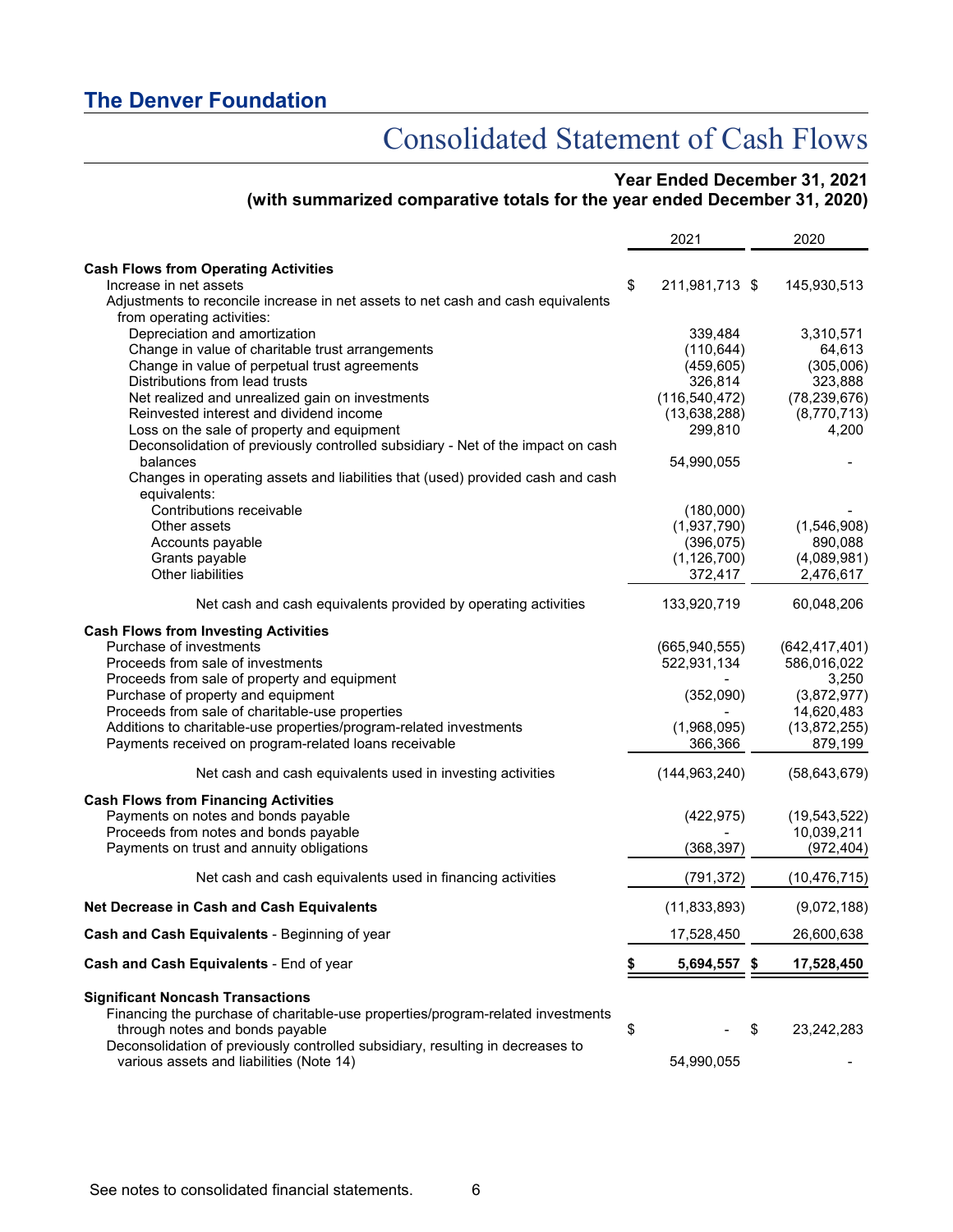### **December 31, 2021**

### **Note 1 - Nature of Business**

The Denver Foundation was established in 1925 as a community foundation whose mission is to inspire people and mobilize resources to strengthen our community.

## **Note 2 - Significant Accounting Policies**

#### *Principles of Consolidation*

The accompanying consolidated financial statements include the accounts of The Denver Foundation and the following supporting organizations, collectively referred to as the "Foundation."

The Community Cash Flow Fund, also known as The Colorado Nonprofit Loan Fund, loans funds to Colorado nonprofit organizations experiencing temporary cash flow shortages. Loans are generally made for up to 11 months at the prime lending rate or 6.5 percent, whichever is higher. During January 2021, the Community Cash Flow Fund dissolved its organization and distributed its final assets in the form of grants. The activities of this entity through dissolution are included in the changes in net assets in these financial statements, but no assets, liabilities, or net assets remain as of December 31, 2021.

Urban Land Conservancy preserves, for community needs, both undeveloped and developed land in metro Denver, Colorado urban neighborhoods. Urban Land Conservancy amended its bylaws and supporting organization status with The Denver Foundation effective as of January 1, 2021. The Foundation no longer had authority to appoint members of the board of directors of Urban Land Conservancy, resulting in no longer being eligible for consolidation into these financial statements as of January 1, 2021. The derecognition of Urban Land Conservancy's assets, liabilities, and net assets as of that date has been included in the change in net assets for the year ended December 31, 2021.

The Foundation for Sustainable Urban Communities facilitates the productive reuse of the property formerly used as Stapleton International Airport through the development of a new, mixed-use community.

The Recovery Foundation serves the public by providing advocacy and support for research into effective treatment and recovery approaches for individuals and families.

Sakura Foundation exists to promote the Japanese-American heritage, culture, and community.

The supporting organizations are incorporated as separate legal entities. The activities of the supporting organizations are required to be consolidated under generally accepted accounting principles (GAAP).

In addition to the supporting organizations, the Foundation is a supported organization of the Reisher Family Foundation, which provides continuation and growth of the Reisher Scholarship Program fund residing with the Foundation. The activities of the Reisher Family Foundation are not required to be consolidated under GAAP.

#### *Basis of Presentation*

The consolidated financial statements of the Foundation have been prepared on the basis of GAAP. The preparation of financial statements in conformity with GAAP requires management to make estimates and assumptions that affect amounts reported in the consolidated financial statements. Actual results could differ from those estimates.

#### *Classification of Net Assets*

Net assets of the Foundation are classified based on the presence or absence of donor-imposed restrictions.

Net assets without donor restrictions: Net assets that are not subject to donor-imposed restrictions or for which the donor-imposed restrictions have expired or been fulfilled. Net assets in this category may be expended for any purpose in performing the primary objectives of the Foundation.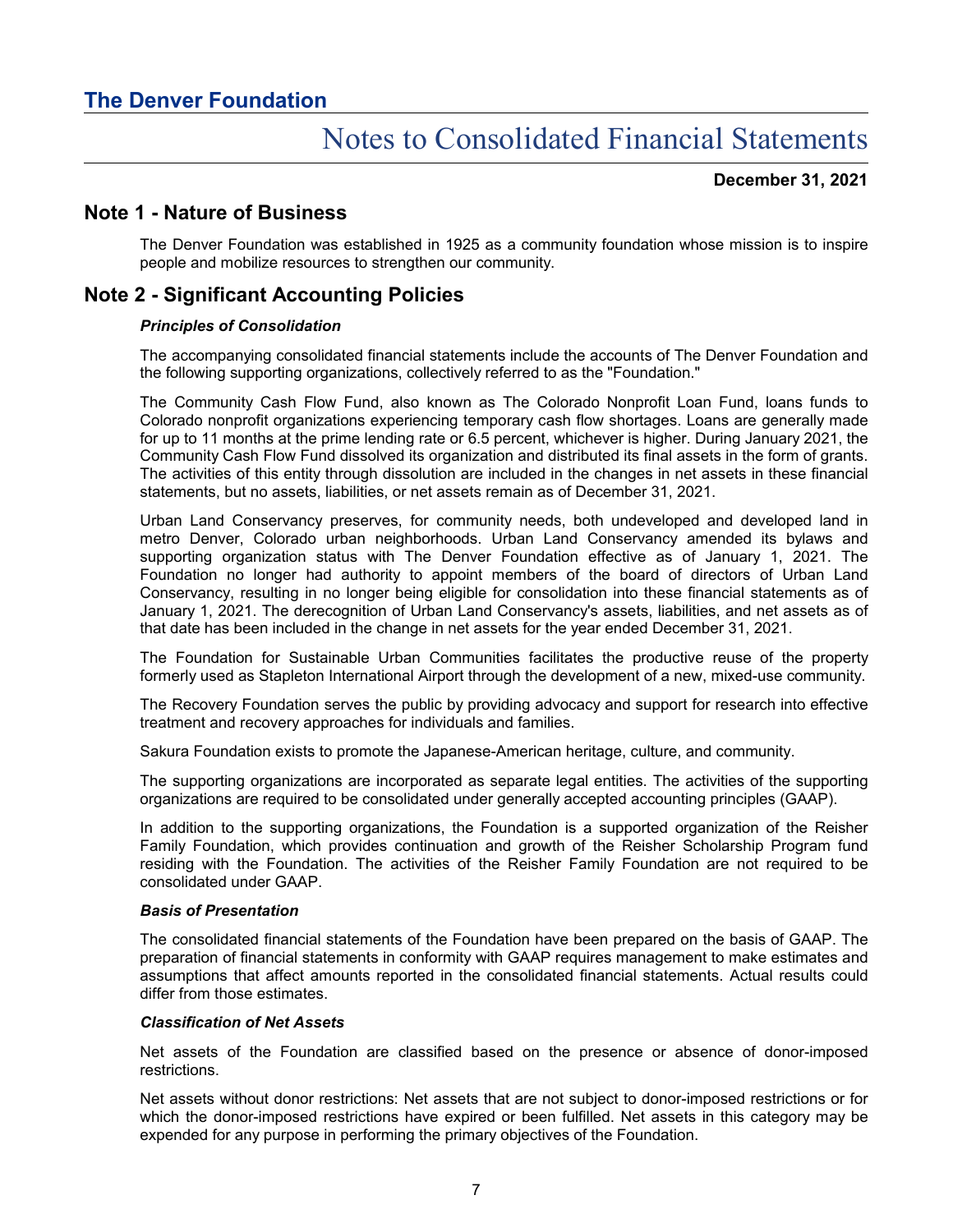### **December 31, 2021**

## **Note 2 - Significant Accounting Policies (Continued)**

Net assets with donor restrictions: Net assets subject to stipulations imposed by donors and grantors. Some donor restrictions are temporary in nature; those restrictions will be met by actions of the Foundation or by the passage of time. Other donor restrictions are perpetual in nature where the donor has stipulated the funds be maintained in perpetuity.

Earnings, gains, and losses on donor-restricted net assets are classified as net assets without donor restrictions unless specifically restricted by the donor or by applicable state law.

#### *Summarized Comparative Information*

The financial information presented for comparative purposes for the year ended December 31, 2020 is not intended to be a complete financial statement presentation in accordance with accounting principles generally accepted in the United States of America. Accordingly, such information should be read in conjunction with the Foundation's 2020 financial statements, from which the summarized information was derived.

#### *Contributions*

In accordance with GAAP and the recommendations of the Finance, Administration & Operations Group (FAOG) for Community Foundations' Report, contributions are recorded as net assets without donor restrictions or with donor restrictions depending on the existence and nature of any donor restrictions. Contributions are recognized when cash or ownership of donated assets is unconditionally promised to the Foundation. Amounts of contributions with donor restrictions are subsequently released to net assets without donor restrictions when expenses have been incurred in satisfaction of those restrictions. Noncash contributions are recorded at fair value on the date of donation.

#### *Cash and Cash Equivalents*

For the purpose of the accompanying consolidated financial statements, the Foundation considers all highly liquid investments with original maturities of three months or less when purchased to be cash equivalents. The carrying amount reported in the consolidated statement of financial position for cash and cash equivalents approximates fair value due to the short-term nature of these investments.

#### *Investments*

The Foundation's investment assets, which include privately and publicly held investments, are dedicated to providing the financial resources needed to meet the Foundation's operations, grant-making, scholarship, and other charitable objectives. The Foundation's investments, with limited exceptions, are managed by independent professional investment management firms and are held in various investment structures, such as money market funds, commingled mutual funds and trusts, foreign-domiciled hedge funds, and limited partnerships.

The Foundation is required to report investments in equity securities with readily determinable fair values and all investments in debt securities at their fair values, with unrealized gains and losses included in the consolidated statement of activities and changes in net assets.

The fair values for alternative investments represent the Foundation's pro rata interest in the net assets of each investment and are based on financial information determined and reported by investment managers or on the basis of other information evaluated periodically by the Foundation. Alternative investments are not publicly traded on national security exchanges, are generally illiquid, and may be valued differently than if readily available markets existed for such investments. Because of inherent uncertainties in the valuation of alternative investments, the reported fair values of such investments may differ significantly from the realized values.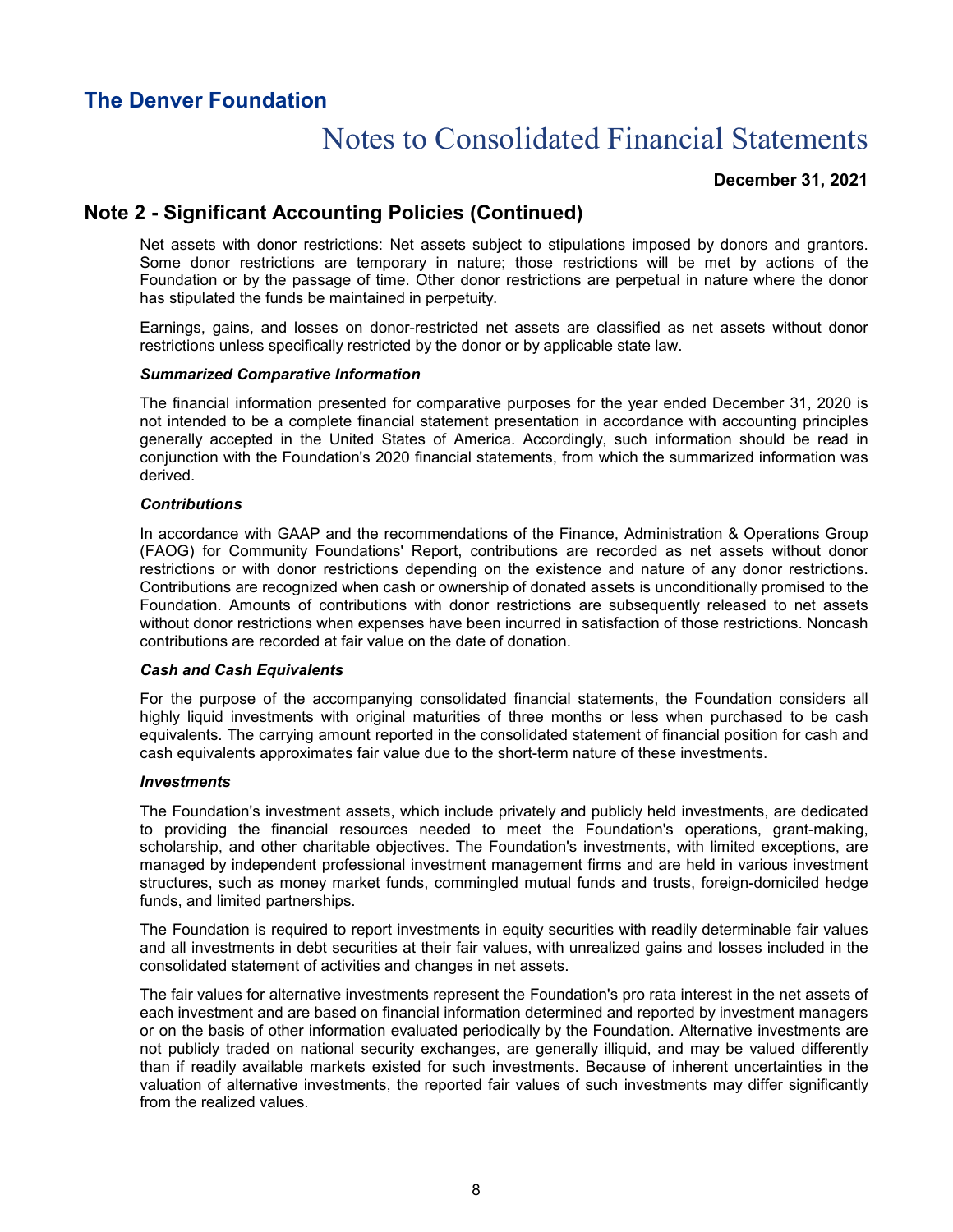### **December 31, 2021**

## **Note 2 - Significant Accounting Policies (Continued)**

Investments classified as other on the consolidated statement of financial position include direct investments in partnerships and other investments without readily determinable fair value and are held at cost (or at fair value as of the date of receipt, if received by way of contribution), net of impairments, if any. In accordance with Accounting Standards Codification (ASC) Section 321, these investments are analyzed for impairment if there are indications that the fair value of the assets may be less than its carrying value, including observable changes in price. Any such impairments are recognized as unrealized losses against the carrying value of the investments.

Investment income consists of the Foundation's distributive share of any interest, dividends, capital gains, and capital losses generated from the Foundation's investments, as well as the change in fair value.

Distributive shares of income or loss from pass-through entities, such a partnerships and trusts, are recorded as income in the year such items are recognized by the entity and are reported as adjustments to the initial cost basis of the investment. Gains and losses attributable to the Foundation's investments are realized and reported upon a sale or disposition of the investment. Unrealized gains and losses are included in the change in net assets in the consolidated statement of activities and changes in net assets.

#### *Concentrations of Credit Risk*

Financial instruments that potentially subject the Foundation to concentrations of credit risk consist of money market accounts considered to be cash equivalents and investment securities.

The Foundation places its cash and money market accounts with creditworthy, high-quality financial institutions.

The Foundation has significant investments and, therefore, is subject to concentrations of credit risk. Investments are made by investment managers engaged by the Foundation, and the investments are monitored for the Foundation by management, its investment committee, and its outside investment advisor. Though the fair value of investments is subject to fluctuations on a year-to-year basis, management believes the investment policy is prudent for the long-term welfare of the Foundation and its beneficiaries.

#### *Property and Equipment*

Property and equipment of the Foundation are recorded at cost. The assets are depreciated using the straight-line method over the estimated useful lives of the assets, ranging from 5 to 39 years. Leasehold improvements are amortized over the remaining life of the related lease. The Foundation capitalizes all fixed asset purchases over \$5,000 with an estimated useful life of 5 years or more.

#### *Functional Allocation of Expenses*

Costs of providing grants, program, and other activities have been summarized on a functional basis in the consolidated statement of activities and changes in net assets. Costs have been allocated between the various program and support services on several bases and estimates. Salaries and benefits are allocated based on time and effort. Other expenses, such as occupancy costs and technology, are allocated based on headcount. Other expenses are allocated based on the direct benefit to a program or supporting activity. Supporting organization expenses are based on the underlying allocations reported by the supporting organizations. Although the methods of allocation used are considered appropriate, other methods could be used that would produce different amounts.

#### *Income Taxes*

The Denver Foundation, The Colorado Nonprofit Loan Fund, Urban Land Conservancy, The Foundation for Sustainable Urban Communities, The Recovery Foundation, and Sakura Foundation are all not-forprofit corporations and are exempt from tax under the provisions of Internal Revenue Code Section 501(c)(3).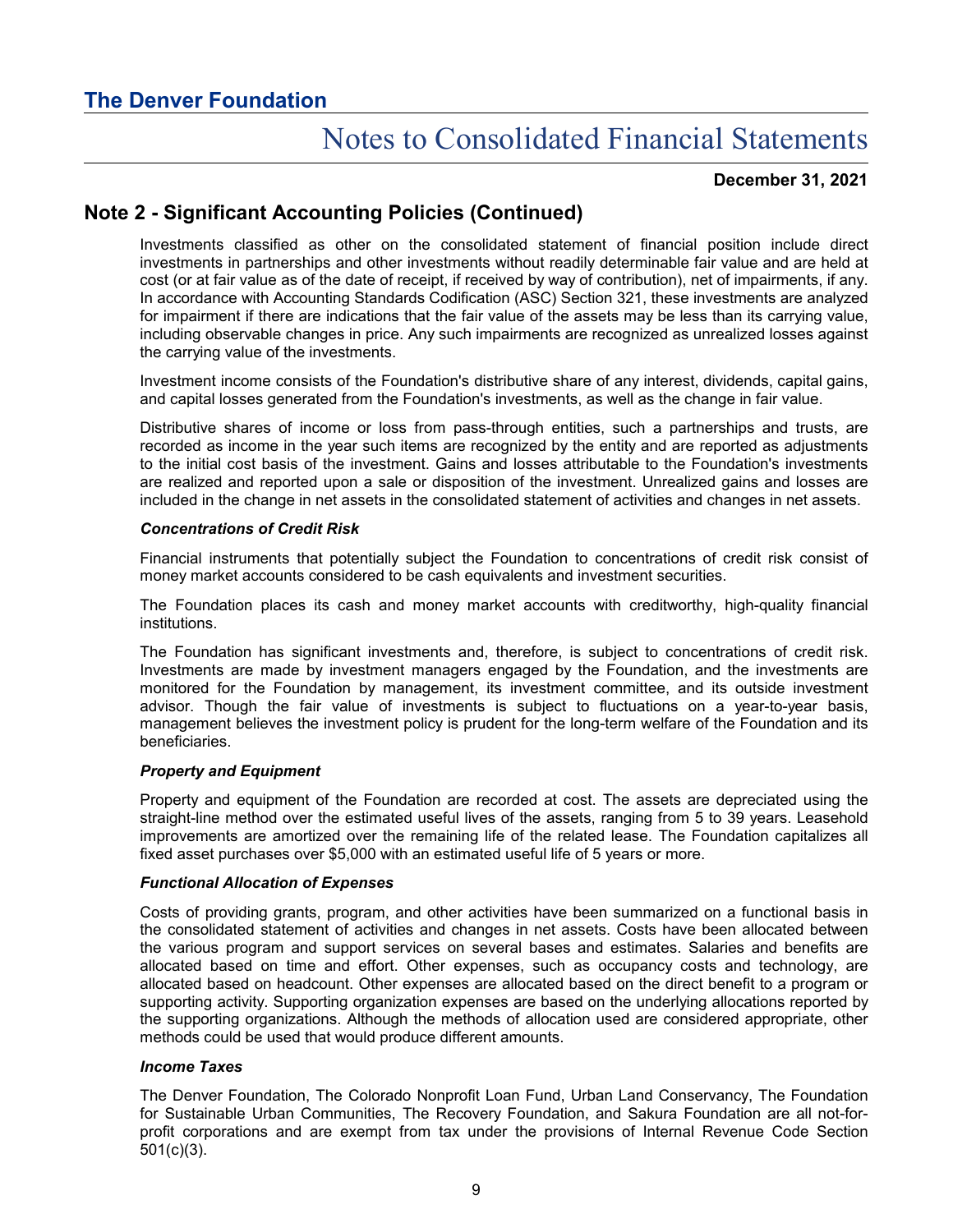#### **December 31, 2021**

## **Note 2 - Significant Accounting Policies (Continued)**

#### *Use of Estimates*

The preparation of financial statements in conformity with generally accepted accounting principles requires management to make estimates and assumptions that affect the reported amounts of assets and liabilities and disclosure of contingent assets and liabilities at the date of the financial statements and the reported amounts of revenue and expenses during the reporting period. Actual results could differ from those estimates.

#### *Subsequent Events*

The consolidated financial statements and related disclosures include evaluation of events up through and including June 7, 2022, which is the date the consolidated financial statements were available to be issued.

#### *Declines in Investment Values*

Subsequent to year end, the Foundation's investment portfolio has incurred a significant decline in fair value, consistent with the general decline in financial markets. However, because the values of individual investments fluctuate with market conditions, the amount of losses that will be recognized in subsequent periods, if any, cannot be determined.

## **Note 3 - Liquidity and Availability of Resources**

The Foundation's financial assets available within one year of the consolidated statement of financial position date to meet cash needs for general expenditures exceed \$788,000,000 as of December 31, 2021, which represents investments that are held in cash equivalents or able to be liquidated within one year. None of these financial assets are subject to donor or other contractual restrictions that make them unavailable for general expenditure within one year of the consolidated statement of financial position date.

The Foundation manages its financial assets to provide resources for the annual costs of its operations by strategically investing through a broadly diversified asset allocation model that meets the long-term expected needs of the Foundation. The Foundation expects to have sufficient cash flow for monthly obligations for the year ending December 31, 2021.

### **Note 4 - Program-related Investments**

Program-related investments are composed of the following at December 31, 2021:

| Program-related investments of The Denver Foundation, including loans to nonprofit and<br>other similar organizations<br>Property to support the charitable purpose of The Recovery Foundation<br>Property to support the charitable purpose of Sakura Foundation |     | 18.941.559<br>1.654.024<br>2,147,347 |
|-------------------------------------------------------------------------------------------------------------------------------------------------------------------------------------------------------------------------------------------------------------------|-----|--------------------------------------|
| Total program-related investments                                                                                                                                                                                                                                 | -SG | 22.742.930                           |

Some of the more notable program related investments of The Denver Foundation include the following:

During 2013, the Foundation issued a note receivable to a nonprofit corporation for \$7,500,000, with interest at 1 percent and principal payments due monthly through January 31, 2029. The note receivable was discounted to fair market value as of December 31, 2021 using an imputed interest rate of 3.32 percent.

During 2017, the Foundation issued a note receivable to a nonprofit corporation for \$3,336,491, with no interest and principal payments due monthly through July 1, 2028. The note receivable was discounted to fair market value as of December 31, 2021 using an imputed interest rate of 2.60 percent.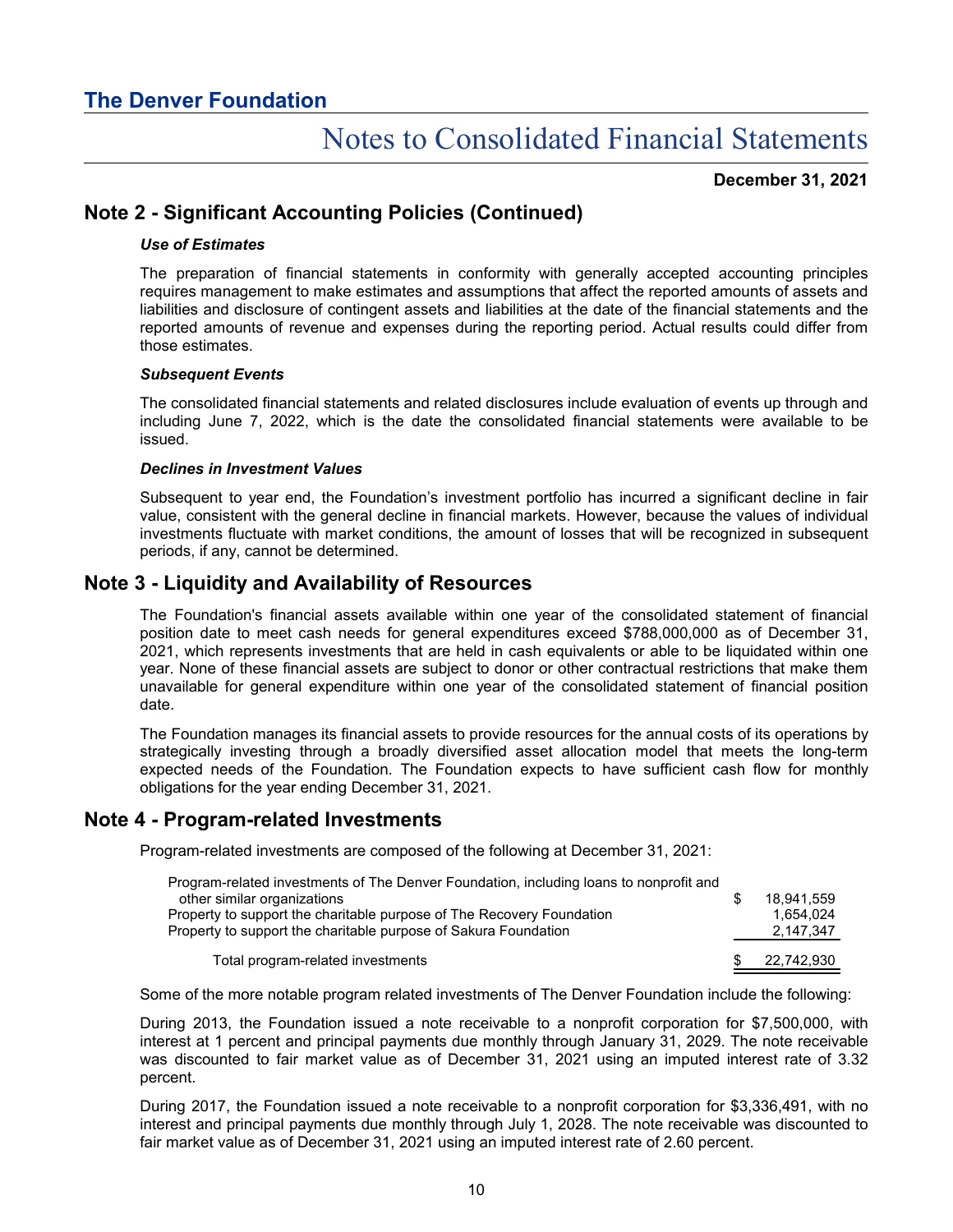### **December 31, 2021**

## **Note 4 - Program-related Investments (Continued)**

During 2018, the Foundation issued a note receivable to a nonprofit corporation for \$2,500,000, with no interest, and, starting on June 30, 2024, principal payments due yearly through June 30, 2033. The note receivable was discounted to fair market value as of December 31, 2021 using an imputed interest rate of 3.07 percent.

During 2021, the Foundation provided funding to the Metro Denver Nonprofit Loan Fund in the amount of \$750,000 to make interest-free unsecured loans to qualified nonprofit borrowers. Unfunded commitments to make program-related investments amounted to \$250,000 as of December 31, 2021 in connection with the Foundation's participation as a funder of the Metro Denver Nonprofit Loan Fund.

### **Note 5 - Investments**

Investments are reflected in the following accounts on the consolidated statement of financial position at December 31, 2021:

| Investments at fair value:<br>Investments of the Foundation<br>Assets held in charitable lead annuity trusts<br>Assets held in charitable remainder trusts and charitable gift annuities | \$1,090,266,347<br>1,094,483<br>2,116,196                               |
|------------------------------------------------------------------------------------------------------------------------------------------------------------------------------------------|-------------------------------------------------------------------------|
| Funds held as agency endowments<br>Funds held in trust for others                                                                                                                        | 107,608,681<br>1,879,597                                                |
| Total investments at fair value                                                                                                                                                          | 1,202,965,304                                                           |
| Investments held in cash equivalents - Money market and other funds<br>Investments - Other                                                                                               | 74,149,095<br>1,775,352                                                 |
| <b>Total investments</b>                                                                                                                                                                 | \$1,278,889,751                                                         |
| Investment return is summarized as follows at December 31, 2021:                                                                                                                         |                                                                         |
| Interest and dividend income<br>Other investment income<br>Net realized gain<br>Net unrealized gain<br>Less investment management fees paid to third parties                             | \$<br>13,638,288<br>(57,010)<br>20,544,716<br>95,995,756<br>(7,781,158) |
| Net investment return                                                                                                                                                                    | 122,340,592                                                             |

Marketable and alternative investments are exposed to various risks that may cause the reported value of the Foundation's investment assets to fluctuate from period to period and result in a material change to the net assets of the Foundation. Investments in equity securities fluctuate in value in response to many factors, such as the activities and financial condition of individual companies, business and industry market conditions, and the general economic environment. The values of bond investments and other fixed-income securities fluctuate in response to changing interest rates, creditworthiness of issuers, and overall economic policies that impact market conditions.

Some investment managers retained by the Foundation are permitted to use various investment strategies and techniques that are designed to achieve higher investment returns with lower volatility and low correlations to major market indices and other asset classes. Strategies and techniques, such as the use of leverage, futures and forward contracts, option agreements, and other derivative instruments, create special risks and could increase the impact of adverse security price movements on the Foundation's investment portfolio.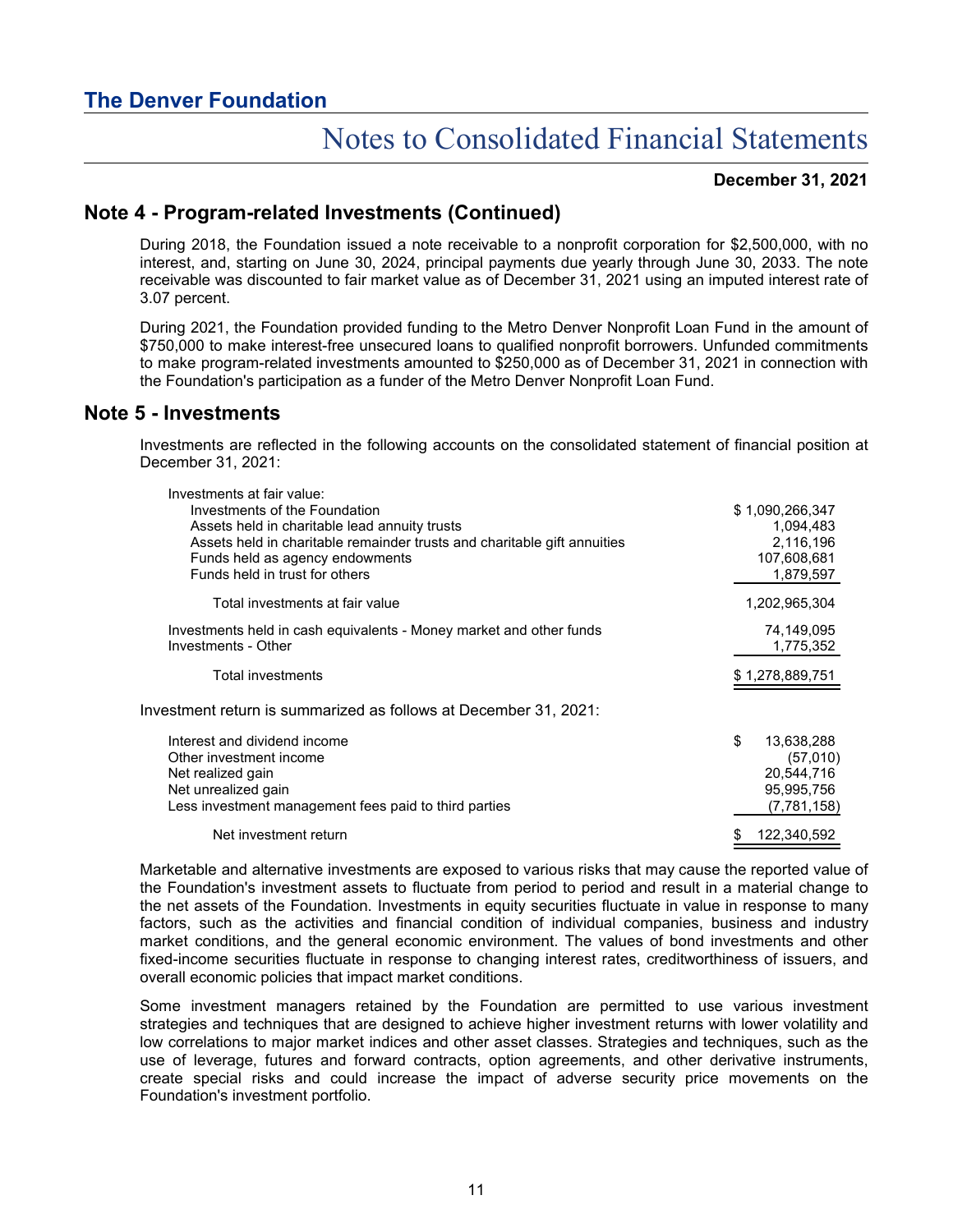### **December 31, 2021**

## **Note 6 - Fair Value Measurements**

Accounting standards require certain assets and liabilities be reported at fair value in the financial statements and provide a framework for establishing that fair value. The framework for determining fair value is based on a hierarchy that prioritizes the inputs and valuation techniques used to measure fair value.

Fair values determined by Level 1 inputs use quoted prices in active markets for identical assets that the Foundation has the ability to access.

Fair values determined by Level 2 inputs use other inputs that are observable, either directly or indirectly. These Level 2 inputs include quoted prices for similar assets in active markets and other inputs, such as interest rates and yield curves, that are observable at commonly quoted intervals.

Level 3 inputs are unobservable inputs, including inputs that are available in situations where there is little, if any, market activity for the related asset. These Level 3 fair value measurements require significant management judgment or estimation using pricing models, discounted cash flow methodologies, or similar techniques taking into account the characteristics of the asset.

In instances where inputs used to measure fair value fall into different levels in the above fair value hierarchy, fair value measurements in their entirety are categorized based on the lowest level input that is significant to the valuation. The Foundation's assessment of the significance of particular inputs to these fair value measurements requires judgment and considers factors specific to each asset.

The following is a description of the valuation methodologies used for assets measured at fair value:

Equities and fixed-income mutual funds: Valued at the closing price reported on the active market on which the individual securities are traded.

Fixed-income bonds: Valued based on yields currently available on comparable securities of the issuer or other issuers with similar credit ratings.

Private capital funds, absolute return funds, hedged equity funds, and real assets funds: Valued based on net asset value (NAV) provided by the investment manager.

Beneficial interests in charitable trusts: Valued by calculating the present value of future distributions expected to be received, using published life expectancy tables and discount rates ranging from 5 to 9 percent.

There were no changes to these valuation methodologies in 2021.

The Foundation follows the provisions of ASU No. 2009-12, *Investments in Certain Entities that Calculate Net Asset Value per Share*. This accounting standard update allows the Foundation to use net asset value per share to estimate the fair value of an alternative investment and requires additional fair value disclosures for the Foundation's alternative investments.

In accordance with ASU No. 2015-07 and FASB Codification Subtopic 820-10, certain investments that are measured at fair value using the NAV practical expedient are not classified in the fair value hierarchy. The fair value amounts presented in the following table are intended to permit reconciliation of the fair value hierarchy to the amounts presented on the consolidated statement of financial position.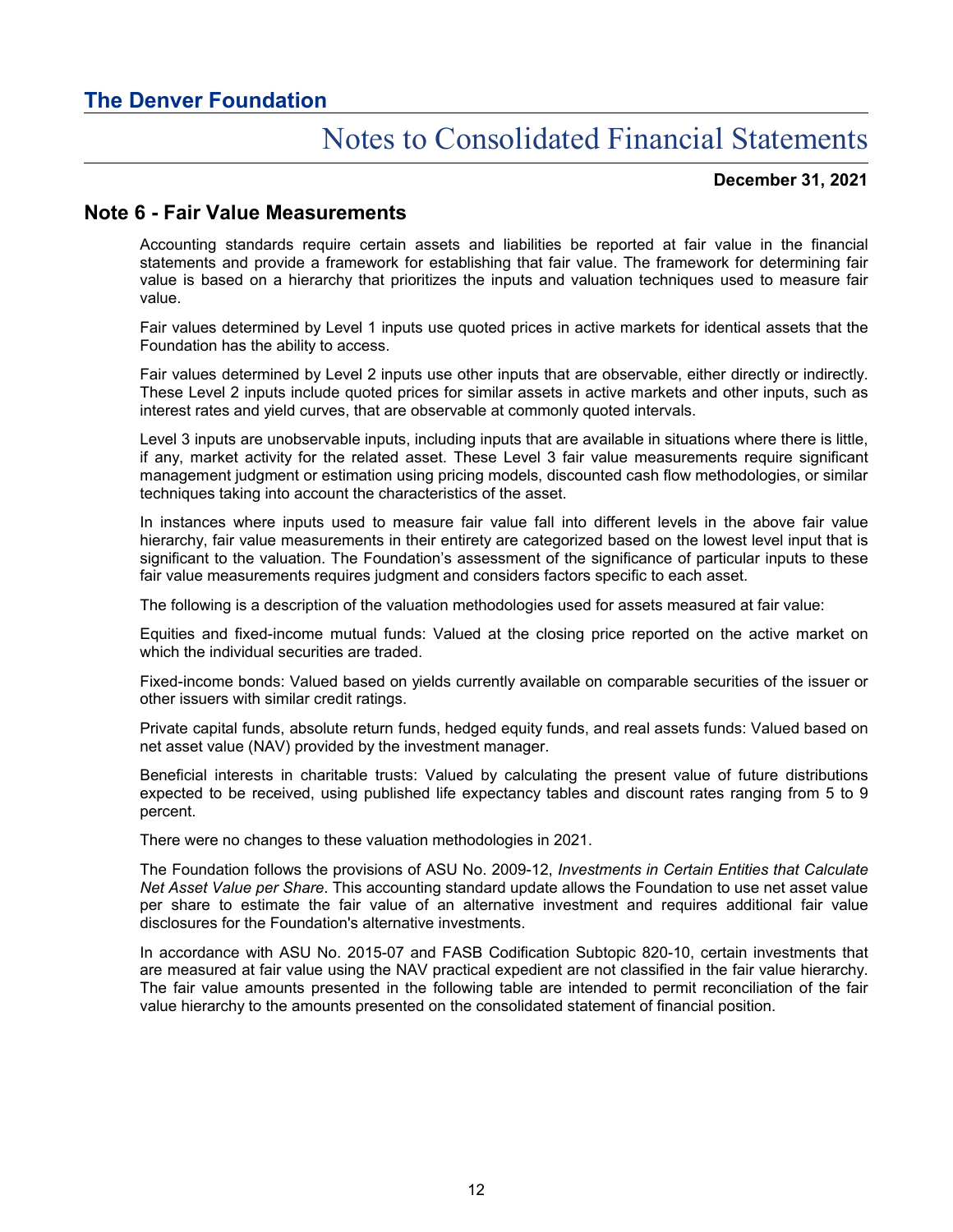### **December 31, 2021**

## **Note 6 - Fair Value Measurements (Continued)**

The following table summarizes the Foundation's fair value of assets measured on a recurring basis by the above fair value hierarchy levels as of December 31, 2021:

|                                                  | Level 1       | Level <sub>2</sub>       | Level 3         |      | Carried at NAV         | Balance at<br>December 31,<br>2021 |
|--------------------------------------------------|---------------|--------------------------|-----------------|------|------------------------|------------------------------------|
| <b>Investments</b>                               |               |                          |                 |      |                        |                                    |
| Domestic equities:                               |               |                          |                 |      |                        |                                    |
| Large cap                                        | \$            | \$                       | \$              | \$   | 95,175,153 \$          | 95, 175, 153                       |
| Exchange-traded fund                             | 14,286,872    |                          |                 |      |                        | 14,286,872                         |
| Other                                            | 231,880,390   |                          |                 |      |                        | 231,880,390                        |
| Total domestic equities                          | 246, 167, 262 |                          |                 |      | 95.175.153             | 341,342,415                        |
| International equities:                          |               |                          |                 |      |                        |                                    |
| Asia                                             |               |                          |                 |      | 20,840,291             | 20,840,291                         |
| Non-U.S.                                         |               |                          |                 |      | 211,570,320            | 211,570,320                        |
| Large cap                                        | 3,179,685     |                          |                 |      | $\blacksquare$         | 3,179,685                          |
| Total international equities                     | 3,179,685     |                          |                 |      | 232,410,611            | 235,590,296                        |
| Fixed income:                                    |               |                          |                 |      |                        |                                    |
| Mutual funds                                     | 241,584,488   |                          |                 |      |                        | 241,584,488                        |
| <b>Bonds</b>                                     |               | 2,375,423                |                 |      | $\overline{a}$         | 2,375,423                          |
| Total fixed income                               | 241,584,488   | 2,375,423                |                 |      |                        | 243,959,911                        |
| Private capital funds:                           |               |                          |                 |      |                        |                                    |
| Venture capital                                  |               |                          |                 |      | 261,041                | 261,041                            |
| Buyout/growth equity                             |               |                          |                 |      | 91,856,883             | 91,856,883                         |
| Distressed debt                                  |               |                          |                 |      | 16,060,412             | 16,060,412                         |
| Oil and gas<br>Energy                            |               |                          |                 |      | 8,019,692<br>4,166,840 | 8,019,692<br>4,166,840             |
| Private capital - Asia                           |               |                          |                 |      | 6,912,438              | 6,912,438                          |
| Infrastructure                                   |               |                          |                 |      | 572,472                | 572,472                            |
| Long-dated assets                                |               |                          |                 |      | 609,094                | 609,094                            |
| Private debt                                     |               |                          |                 |      | 890,551                | 890,551                            |
| Opportunistic credit                             |               |                          |                 |      | 17,595,512             | 17,595,512                         |
| Private capital - Europe                         |               | $\overline{\phantom{a}}$ |                 |      | 28,674,308             | 28,674,308                         |
| Total private capital funds                      |               |                          |                 |      | 175,619,243            | 175,619,243                        |
| Absolute return:                                 |               |                          |                 |      |                        |                                    |
| Arbitrage global                                 |               |                          |                 |      | 92,226,423             | 92,226,423                         |
| Subcategory                                      |               |                          |                 |      | 14,241,689             | 14,241,689                         |
| Total absolute return                            |               |                          |                 |      | 106,468,112            | 106,468,112                        |
| Hedged equity funds:                             |               |                          |                 |      |                        |                                    |
| Global                                           |               |                          |                 |      | 97,519,987             | 97,519,987                         |
| Long-term distressed debt                        |               |                          |                 |      | 10,301                 | 10,301                             |
| Total hedged equity funds                        |               |                          |                 |      | 97,530,288             | 97,530,288                         |
| Real assets funds - Private capital              |               |                          |                 |      | 2,455,039              | 2,455,039                          |
| Total investments at fair value                  | 490,931,435   | \$<br>2,375,423          | \$              | \$   | 709,658,446            | \$<br>1,202,965,304                |
| <b>Beneficial Interests in Charitable Trusts</b> |               |                          |                 |      |                        |                                    |
| Charitable remainder trusts                      | \$            | \$                       | \$<br>2,473,306 | - \$ |                        | \$<br>2,473,306                    |
| Charitable lead trusts                           |               |                          | 334,694         |      |                        | 334,694                            |
| Perpetual trusts                                 |               |                          | 5,927,994       |      |                        | 5,927,994                          |
|                                                  |               |                          |                 |      |                        |                                    |
| Total beneficial interests in charitable trusts  | \$            | \$                       | \$<br>8,735,994 | \$   |                        | \$<br>8,735,994                    |

Money market and other funds classified as investments held in cash equivalents in the amount of \$74,149,095 and other investments in the amount of \$1,775,352 are not subject to fair value disclosures and, therefore, are not included in the table above.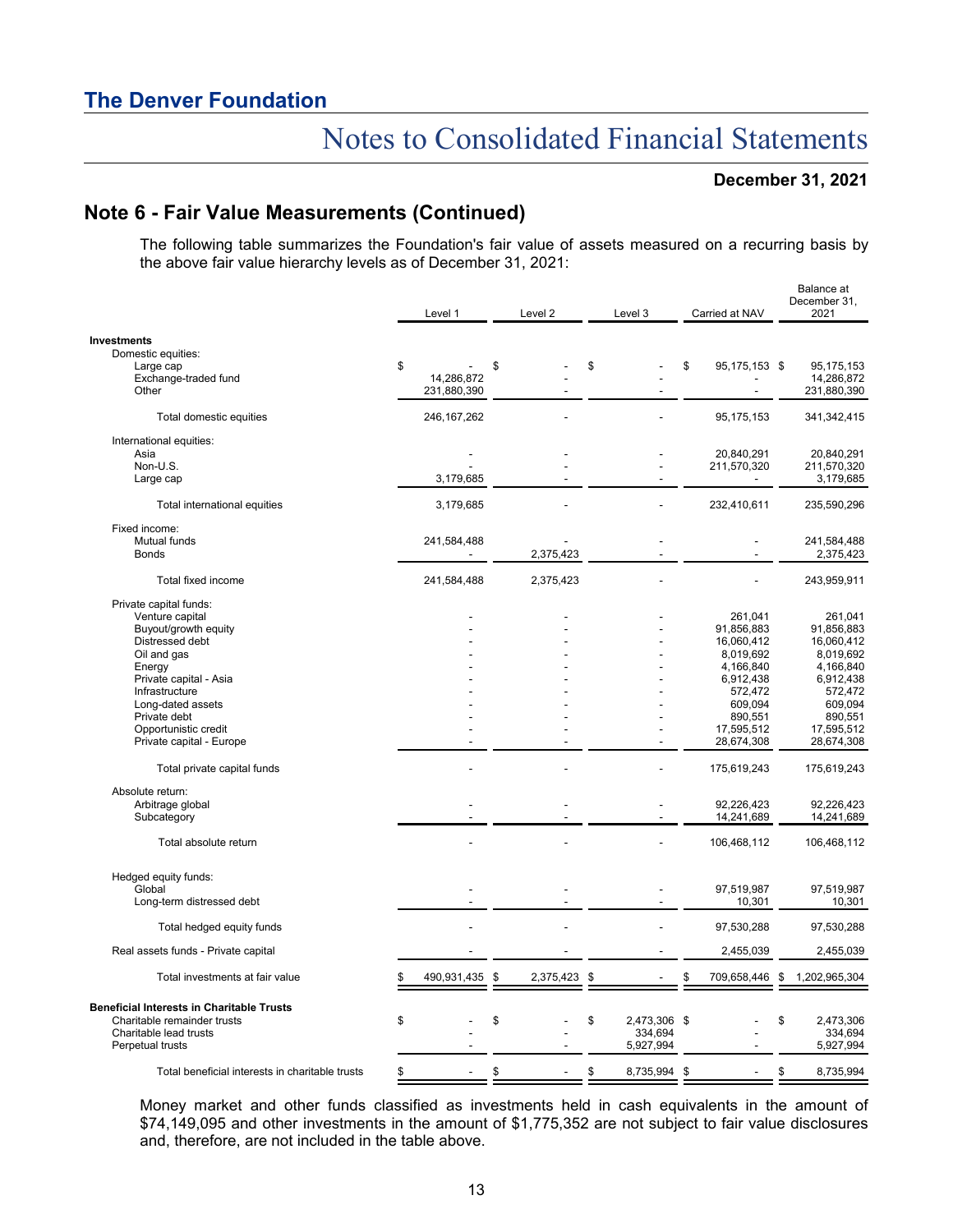### **December 31, 2021**

## **Note 6 - Fair Value Measurements (Continued)**

Changes in Level 3 assets measured at fair value on a recurring basis for the year ended December 31, 2021 are as follows:

|                                                                             |   | <b>Beneficial</b><br>Interests in<br>Charitable<br>Trusts |
|-----------------------------------------------------------------------------|---|-----------------------------------------------------------|
| Balance at January 1, 2021<br>Purchases, issuances, sales, and settlements: | S | 8,264,110                                                 |
| Total realized and unrealized gains<br><b>Distributions</b>                 |   | 863,686<br>(391, 802)                                     |
| Balance at December 31, 2021                                                |   | 8,735,994                                                 |

#### *Investments in Certain Entities that Calculate Net Asset Value Per Share*

Investments carried at NAV as of December 31, 2021 are as follows:

|                                                                       | Fair Value                 | Unfunded<br>Commitments                    | Redemption Frequency,<br>if Eligible                   | Redemption<br>Notice Period     |
|-----------------------------------------------------------------------|----------------------------|--------------------------------------------|--------------------------------------------------------|---------------------------------|
| Domestic equities                                                     | 95,175,153 \$<br>SS.       | $\blacksquare$                             | Daily to monthly                                       | 30 days                         |
| International equities<br>Private capital funds                       | 232,410,611<br>175,619,242 | $\blacksquare$<br>94,906,587               | Daily to quarterly<br>N/A                              | 5 to 90 days<br>N/A             |
| Absolute return funds<br>Hedged equity funds                          | 106,468,113<br>97,530,288  | $\overline{\phantom{a}}$<br>$\blacksquare$ | Quarterly to annually<br>Monthly to three-year rolling | 45 to 100 days<br>30 to 90 days |
| Real assets funds<br>Total NAV investments \$709,658,446 \$94,906,587 | 2,455,039                  |                                            | - N/A                                                  | N/A                             |

Domestic equities include investments in funds that focus on long-only domestic equities. The underlying assets are liquid, and the funds' managers provide details of those assets. As of December 31, 2021, all of the investments in this category can be redeemed with no restrictions, but require notice as shown above.

International equities include investments in funds that focus on long-only international equities. The underlying assets are liquid, and the funds' managers provide details of those assets. As of December 31, 2021, all of the investments in this category can be redeemed with no restrictions, but require notice as shown above.

Private capital funds include several private capital funds that primarily focus on buyout, growth equity, distressed debt, oil and gas, energy, and/or opportunistic credit, as well as some smaller subcategories. These investments are not redeemable. Instead, the nature of the investment in this category is that distributions are received through the liquidation of the underlying assets in the fund. The terms for these investments range from 3 to 25 years. As of December 31, 2021, the fair values of the investments in this category have been estimated using net asset value provided by the investment manager.

Absolute return funds include a multistrategy absolute return investment focused on analyzing the probability-adjusted returns of individual securities and assets and capturing the alpha in mispriced assets/securities across conventional and alternative financial strategies. Management initiates long and short positions targeting solid absolute risk-adjusted returns. As of December 31, 2021, all of the investments in the category have passed their initial lockup periods. However, some of the investments have terms that make full liquidity unavailable at the Foundation's report date.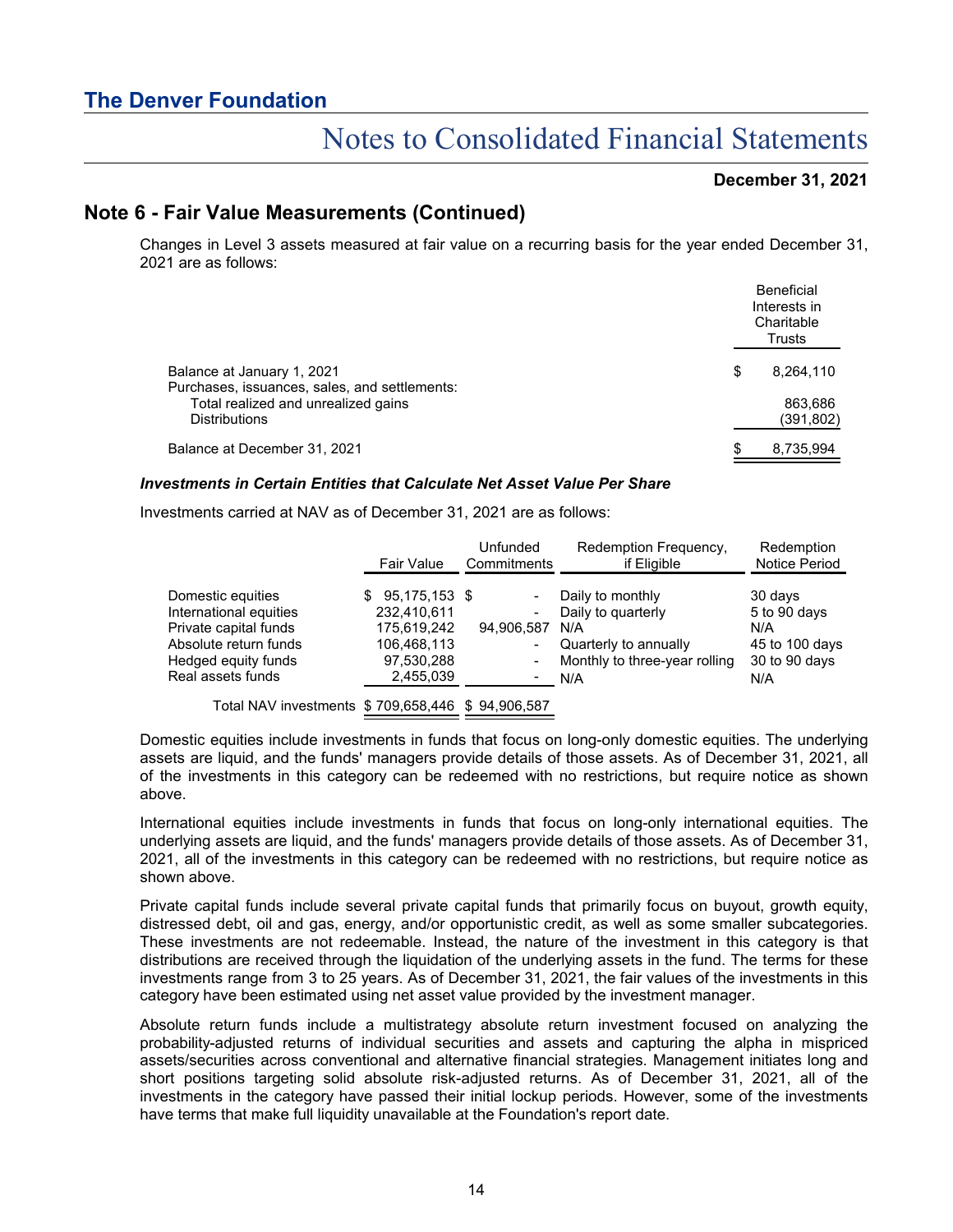### **December 31, 2021**

## **Note 6 - Fair Value Measurements (Continued)**

Hedged equity funds include investments in hedge funds that invest both long and short primarily in either U.S. or global common stocks and long-term distressed. Management of the hedge funds has the ability to shift investments from value to growth strategies, from small to large capitalization stakes, and from a net long position to a net short position. As of December 31, 2021, approximately 100 percent of the investments in this category have passed their initial lockup periods. However, some of the investments have terms that make full liquidity unavailable at the Foundation's report date.

Real assets funds include two real estate funds that invest primarily in domestic core and opportunistic real estate. These investments are not redeemable. Instead, the nature of the investments in this category is that distributions are received through the liquidation of the underlying assets in the fund. The terms for these investments are 10 years. As of December 31, 2021, the fair values of the investments in this category have been estimated using net asset value provided by the investment manager.

## **Note 7 - Charitable Trust Arrangements**

The Foundation follows the provisions of the American Institute of Certified Public Accountants (AICPA) audit and accounting guide, *Not-for-Profit Organizations*, which requires the recording of all unconditional, irrevocable split-interest agreements under which the Foundation is entitled to receive a benefit. Splitinterest agreements are carried out through the formation of charitable trusts, the trustees of which may be either the Foundation or third parties, such as commercial banks. A summary of the Foundation's charitable trust arrangements is as follows:

### *Charitable Trusts Administered by the Foundation*

### *Charitable Lead Annuity Trusts*

A donor has established a charitable lead annuity trust, naming the Foundation as a trustee and lead beneficiary. Under the terms of the charitable lead annuity trust agreement, the Foundation receives payments over a specified period of time. At the end of the specified period, the trust will terminate, and the Foundation will distribute the remaining trust assets to individuals specified in the agreements. On the date the trust was established, the Foundation recorded a contribution in the amount of the estimated present value of the distributions to be received over the terms of the trusts, discounted at a rate of 5 percent. Thereafter, the Foundation has made the stipulated annual distributions, recording investment gains and losses on the assets held in trust, and amortizing the discount to present value. On any given date, the Foundation has a related liability to the specified beneficiaries representing the difference between the fair value of the assets held by the trust and the present value of the remaining distributions to be received by the Foundation.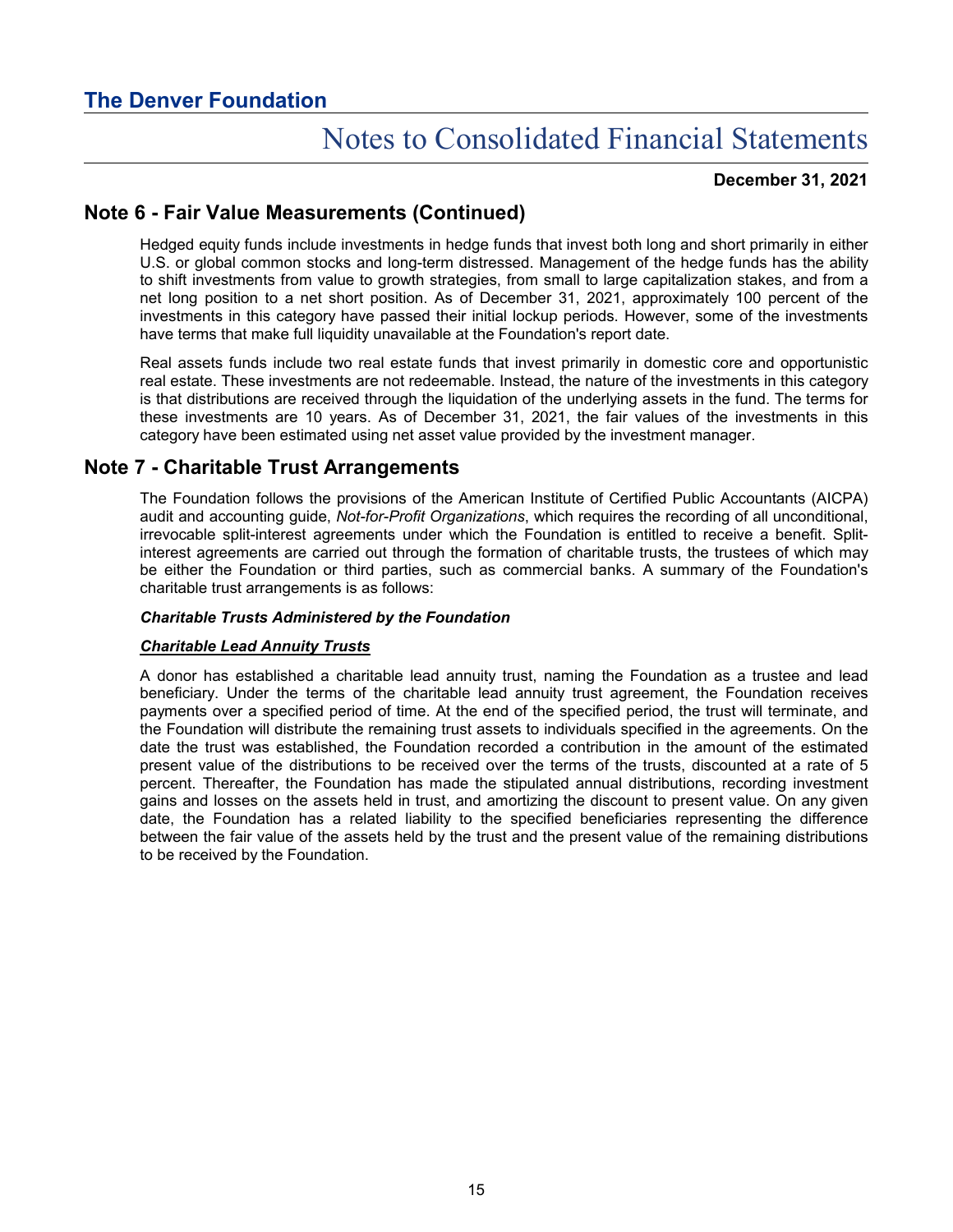### **December 31, 2021**

## **Note 7 - Charitable Trust Arrangements (Continued)**

### *Charitable Remainder Trust and Charitable Gift Annuity Agreements*

The Foundation is the trustee and remainder beneficiary of three charitable remainder trusts and three charitable gift annuities that require the Foundation to pay to the lifetime beneficiaries an amount ranging from 5 to 8 percent of the net fair market value of trust assets, for the charitable remainder trusts, or at fixed quarterly amounts, for the charitable gift annuities (as stated in the related trust agreements) from available trust assets, which, at December 31, 2021, consist of investments that are part of the pooled investments of the Foundation and certain real property. On the date each trust was established, the Foundation recorded a contribution equal to the difference between the fair value of the assets placed in trust and the amount of the present value of the estimated distributions to be made to the life income beneficiaries, discounted at rates ranging from 6.4 to 10.8 percent. Thereafter, the Foundation has been making the stipulated annual distributions to the life income beneficiaries, recording investment gains and losses on the assets held in the trusts, and amortizing the discounts to present value. On any given date, the Foundation's remainder interest is represented by the difference between the fair value of the assets held by the trust and the present value of the remaining distributions to be paid to the life income beneficiaries.

Total charitable trusts administered by the Foundation are as follows at December 31, 2021:

| Assets held in charitable lead annuity trusts<br>Assets held in charitable remainder trusts and charitable gift annuities<br>Less related liabilities | 1.094.483<br>2.116.196<br>(1,552,598) |
|-------------------------------------------------------------------------------------------------------------------------------------------------------|---------------------------------------|
| Net present value of trusts administered by the Foundation                                                                                            | 1.658.081                             |

These amounts are included in net assets with donor restrictions at December 31, 2021.

#### *Charitable Trusts Administered by Others*

#### *Charitable Remainder Trusts*

Charitable remainder trusts provide for the payment of distributions to the donor or other designated beneficiaries over the income beneficiaries' lifetimes. At the end of the trusts' terms, the remaining assets are available for the Foundation's use, as specified by the donor.

#### *Charitable Lead Trusts*

Charitable lead trusts provide for the payment of distributions to designated not-for-profit organizations over a specified period of time. Upon termination of the trusts, the remainder of the trust assets is paid to the donor or to other beneficiaries designated by the donor.

The net present value of the Foundation's beneficial interest in these trust agreements is as follows:

| Gross amounts of beneficial interests: |             |
|----------------------------------------|-------------|
| Charitable remainder trusts            | 6.297.814   |
| Charitable lead trusts                 | 360,000     |
| Less unamortized discount              | (3,849,814) |
| Net present value of beneficial trusts | 2.808.000   |

These amounts are included in net assets with donor restrictions at December 31, 2021.

#### *Perpetual Trusts*

The Foundation receives net income from certain perpetual trusts but will never receive the assets of these trusts. Distributions received from these trusts are unrestricted. The beneficial interest in these perpetual trusts, recorded as net assets with donor restrictions, was \$5,927,994 at December 31, 2021.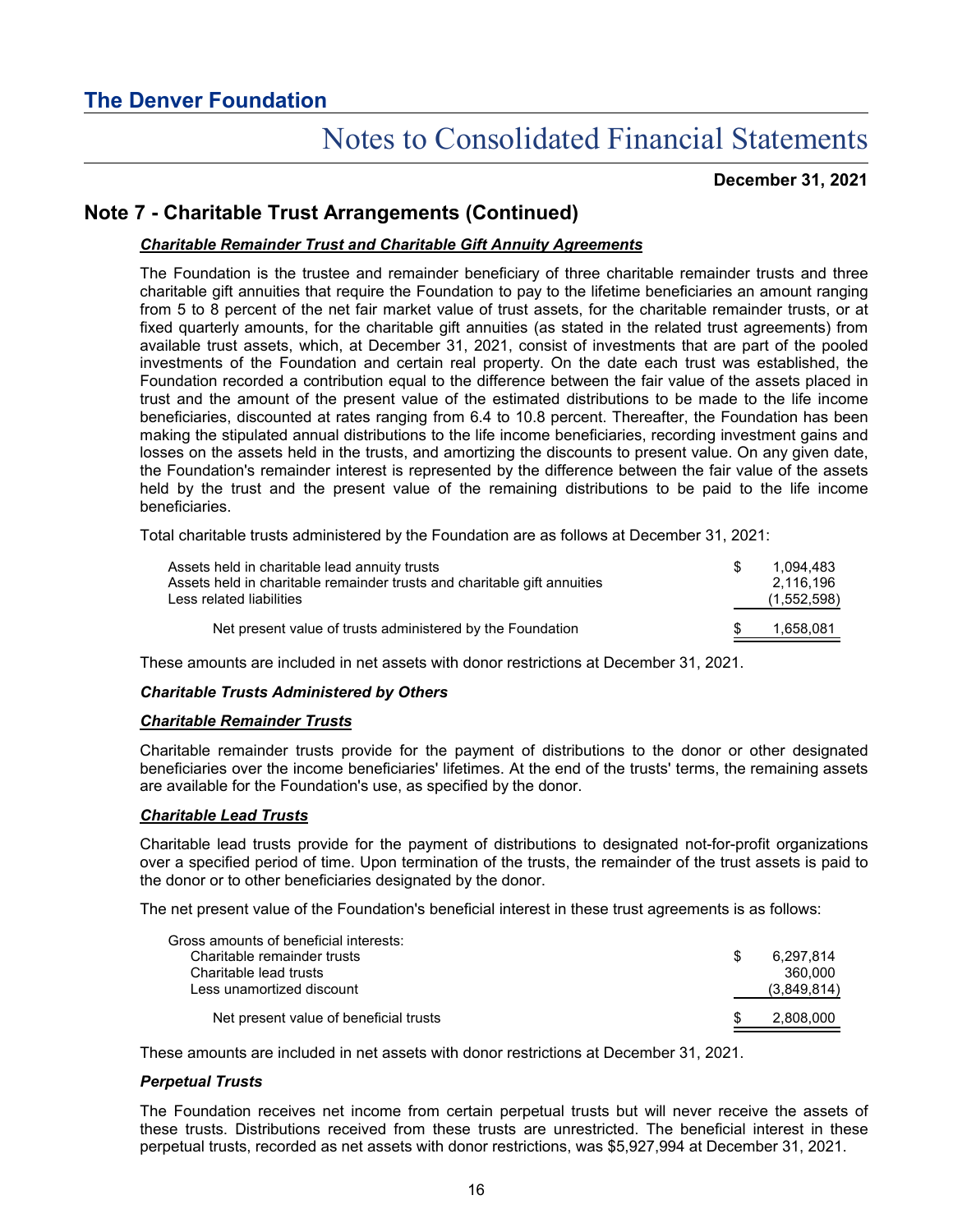## Notes to Consolidated Financial Statements

### **December 31, 2021**

## **Note 8 - Property and Equipment**

Property and equipment are summarized as follows as of December 31, 2021:

| Land<br><b>Buildings</b><br>Furniture and fixtures | \$<br>3,555,377<br>5,879,348<br>624,673 |
|----------------------------------------------------|-----------------------------------------|
| Total cost                                         | 10,059,398                              |
| Less accumulated depreciation                      | 1,178,918                               |
| Net property and equipment                         | 8,880,480                               |

Depreciation expense for the year ended December 31, 2021 was \$339,484.

### **Note 9 - Notes Payable**

Notes payable consist of a note payable entered into by The Denver Foundation in 2019 to finance the purchase of land and a building, and a note payable from 2014 entered into by Sakura Foundation secured by a first lien deed of trust on its property. The notes payable are due in monthly installments, bear interest at rates ranging from 3.75 to 3.99 percent, and mature in February 2029 and March 2039, respectively.

Notes payable are due as follows:

| Years Ending | Amount        |  |  |  |  |
|--------------|---------------|--|--|--|--|
|              |               |  |  |  |  |
| 2022         | \$<br>440,851 |  |  |  |  |
| 2023         | 458,130       |  |  |  |  |
| 2024         | 475,882       |  |  |  |  |
| 2025         | 494.740       |  |  |  |  |
| 2026         | 514,132       |  |  |  |  |
| Thereafter   | 3,028,055     |  |  |  |  |
|              |               |  |  |  |  |
| Total        | 5,411,790     |  |  |  |  |
|              |               |  |  |  |  |

### **Note 10 - Grants Payable**

Unconditional grants are recognized as an expense at the time of formal approval. Conditional grants, if any, are expensed when such conditions are substantially met. Grants scheduled for payment more than one year in the future are discounted using an interest rate of 0.33 percent.

The following summarizes grants approved and payable as of December 31, 2021:

| Amounts due in:    |            |
|--------------------|------------|
| Less than one year | 10,427,666 |
| One to five years  | 3.262.192  |
| <b>Discount</b>    | (52, 132)  |
| Total              | 13,637,726 |
|                    |            |

## **Note 11 - Funds Held**

#### *Funds Held as Agency Endowments*

Certain transfers of assets to the Foundation that are for the benefit of the transferring entity, called agency endowments, are accounted for as a liability by the Foundation and appear in the accompanying consolidated statement of financial position as funds held as agency endowments. At December 31, 2021, the balance of those funds totaled \$107,608,681.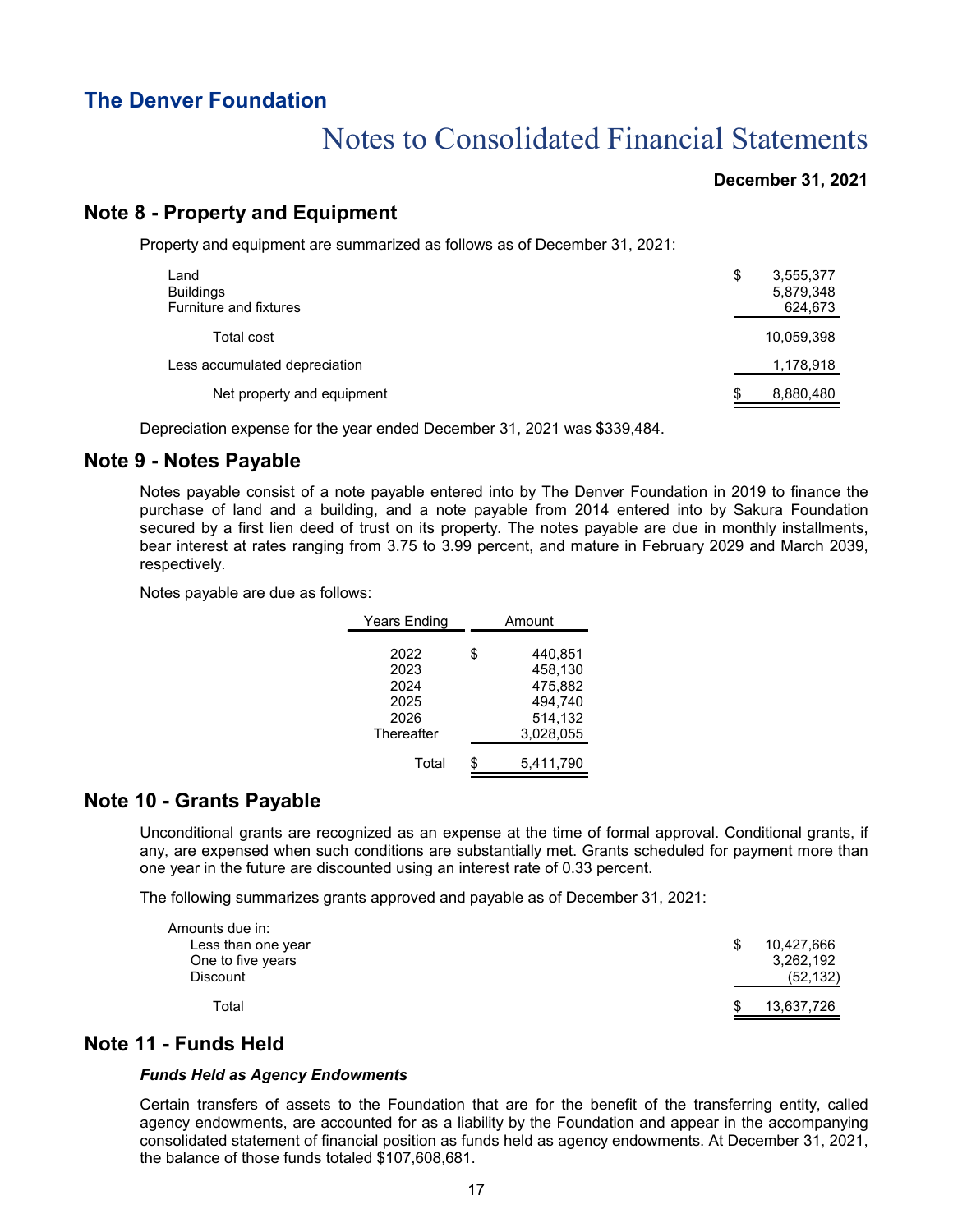### **December 31, 2021**

## **Note 11 - Funds Held (Continued)**

### *Funds Held in Trust for Others*

The Foundation receives certain transfers of assets that are revocable or are not assets held for the benefit of the Foundation. These transfers are accounted for as a liability by the Foundation and appear in the accompanying consolidated statement of financial position as funds held in trust for others. At December 31, 2021, the balance of those funds totaled \$1,879,597.

### **Note 12 - Net Assets**

Net assets consist of the following as of December 31, 2021:

| Without donor restrictions:                                                             |                 |
|-----------------------------------------------------------------------------------------|-----------------|
| The Denver Foundation                                                                   | \$1,170,946,033 |
| The Foundation for Sustainable Urban Communities                                        | 5,142,735       |
| The Recovery Foundation                                                                 | 7,956,022       |
| Sakura Foundation                                                                       | 829,201         |
| Total without donor restrictions                                                        | 1,184,873,991   |
| With donor restrictions - The Denver Foundation:                                        |                 |
| Contributions receivable                                                                | 180,000         |
| Contributions from beneficial interest in charitable trust arrangements - Net of        |                 |
| unamortized discount                                                                    | 2,808,000       |
| Contributions of beneficial interests in charitable trust arrangements - Net of related |                 |
| liabilities                                                                             | 1,658,081       |
| Contributions from beneficial interests in perpetual trusts                             | 5.927.994       |
| Total with donor restrictions                                                           | 10,574,075      |
| Total net assets                                                                        | \$1,195,448,066 |
|                                                                                         |                 |

## **Note 13 - Retirement Plans**

The Foundation has a tax-sheltered annuity retirement plan (the "Plan") covering all eligible employees, as defined by the Plan's documents. Each plan year, the Foundation may make a discretionary employer contribution to the Plan, which immediately vests. The Foundation's contributions under the Plan were \$260,551 in 2021.

## **Note 14 - Supporting Organizations**

As discussed in Note 2, the Foundation consolidates the financial information of its supporting organizations that are established as separate legal entities. The condensed financial information for these supporting organizations as of and for the year ended December 31, 2021 is as follows:

|                                          |    | The Colorado<br>Nonprofit Loan<br>Fund |  | The Foundation<br>for Sustainable<br>Urban<br>Communities |  | The Recovery<br>Foundation | Sakura<br>Foundation |                             | Total<br>Supporting<br>Organizations |                           |
|------------------------------------------|----|----------------------------------------|--|-----------------------------------------------------------|--|----------------------------|----------------------|-----------------------------|--------------------------------------|---------------------------|
| Total assets<br><b>Total liabilities</b> | S  |                                        |  | 5,209,275 \$<br>(66, 540)                                 |  | 7,971,958 \$<br>(15,936)   |                      | 4,436,237 \$<br>(3,607,036) |                                      | 17,617,470<br>(3,689,512) |
| Total net assets                         | \$ |                                        |  | 5,142,735                                                 |  | 7.956.022 \$               |                      | 829.201                     |                                      | 13,927,958                |